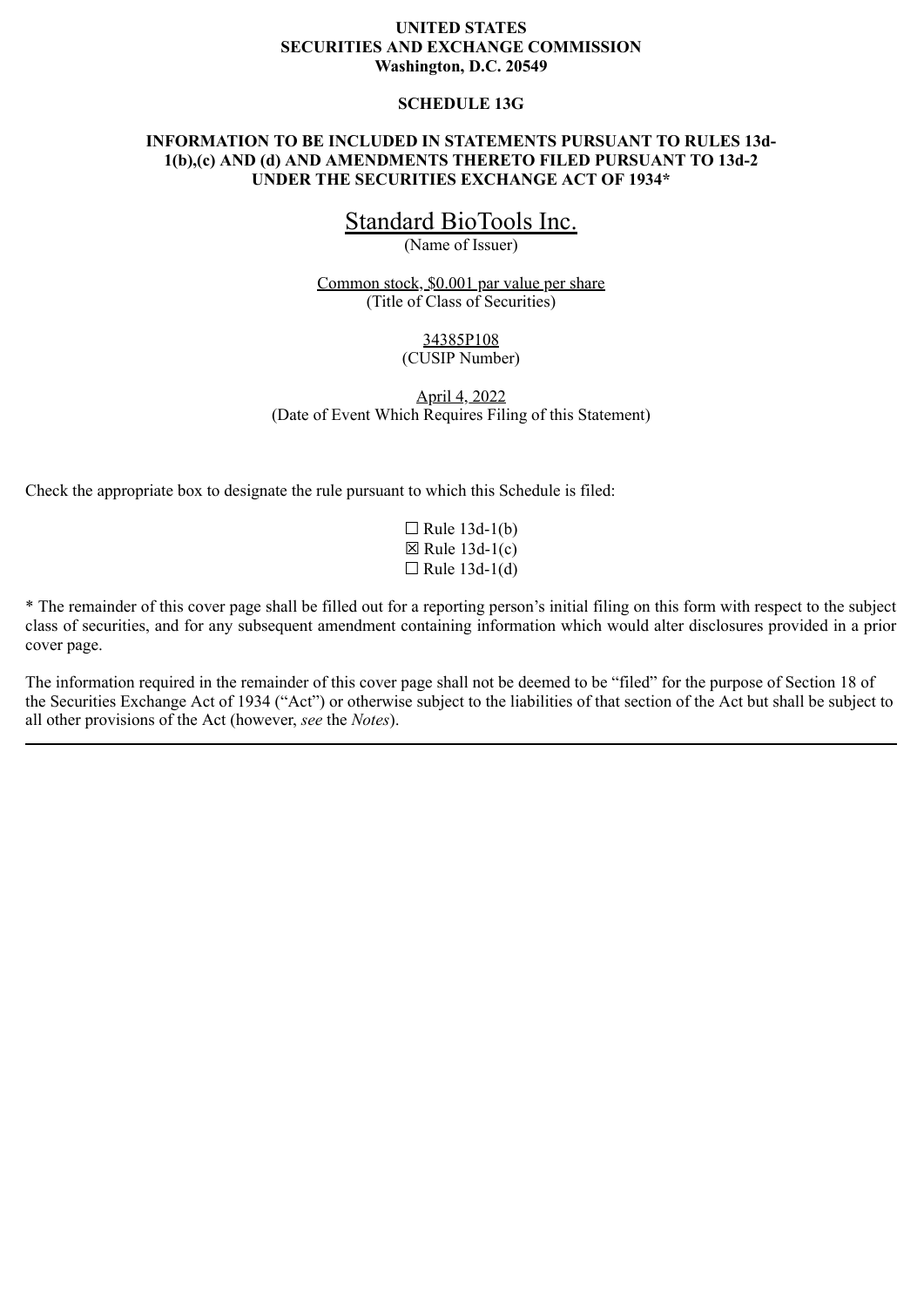| 74276L105<br><b>CUSIP No.</b> | $\sim$<br>13G |  |
|-------------------------------|---------------|--|

**CUSIP No. 74276L105 13G Page 2 of 22 Pages**

|                | NAME OF REPORTING PERSON               |        |                                                                       |  |  |  |  |
|----------------|----------------------------------------|--------|-----------------------------------------------------------------------|--|--|--|--|
|                | Viking Global Investors LP             |        |                                                                       |  |  |  |  |
| $\overline{2}$ |                                        |        | CHECK THE APPROPRIATE BOX IF A MEMBER OF A GROUP*                     |  |  |  |  |
|                | $(a)$ $\square$<br>$(b) \boxtimes$     |        |                                                                       |  |  |  |  |
| 3              | <b>SEC USE ONLY</b>                    |        |                                                                       |  |  |  |  |
| $\overline{4}$ |                                        |        | CITIZENSHIP OR PLACE OF ORGANIZATION                                  |  |  |  |  |
|                | Delaware                               |        |                                                                       |  |  |  |  |
|                |                                        | 5      | <b>SOLE VOTING POWER</b>                                              |  |  |  |  |
|                |                                        |        | $\overline{0}$                                                        |  |  |  |  |
|                | <b>NUMBER OF</b><br><b>SHARES</b>      | 6      | <b>SHARED VOTING POWER</b>                                            |  |  |  |  |
|                | <b>BENEFICIALLY</b><br><b>OWNED BY</b> |        | 8,103,527*                                                            |  |  |  |  |
|                | <b>EACH</b><br><b>REPORTING</b>        | $\tau$ | <b>SOLE DISPOSITIVE POWER</b>                                         |  |  |  |  |
|                | <b>PERSON</b>                          |        | 0                                                                     |  |  |  |  |
|                | <b>WITH</b>                            | 8      | <b>SHARED DISPOSITIVE POWER</b>                                       |  |  |  |  |
|                |                                        |        | 8,103,527*                                                            |  |  |  |  |
| 9              |                                        |        | AGGREGATE AMOUNT BENEFICIALLY OWNED BY EACH REPORTING PERSON          |  |  |  |  |
|                | 8,103,527*                             |        |                                                                       |  |  |  |  |
| $10\,$         |                                        |        | CHECK BOX IF THE AGGREGATE AMOUNT IN ROW (9) EXCLUDES CERTAIN SHARES* |  |  |  |  |
|                |                                        |        |                                                                       |  |  |  |  |
| 11             |                                        |        | PERCENT OF CLASS REPRESENTED BY AMOUNT IN ROW 9                       |  |  |  |  |
| $9.5\%*$       |                                        |        |                                                                       |  |  |  |  |
| 12             | TYPE OF REPORTING PERSON               |        |                                                                       |  |  |  |  |
|                | PN                                     |        |                                                                       |  |  |  |  |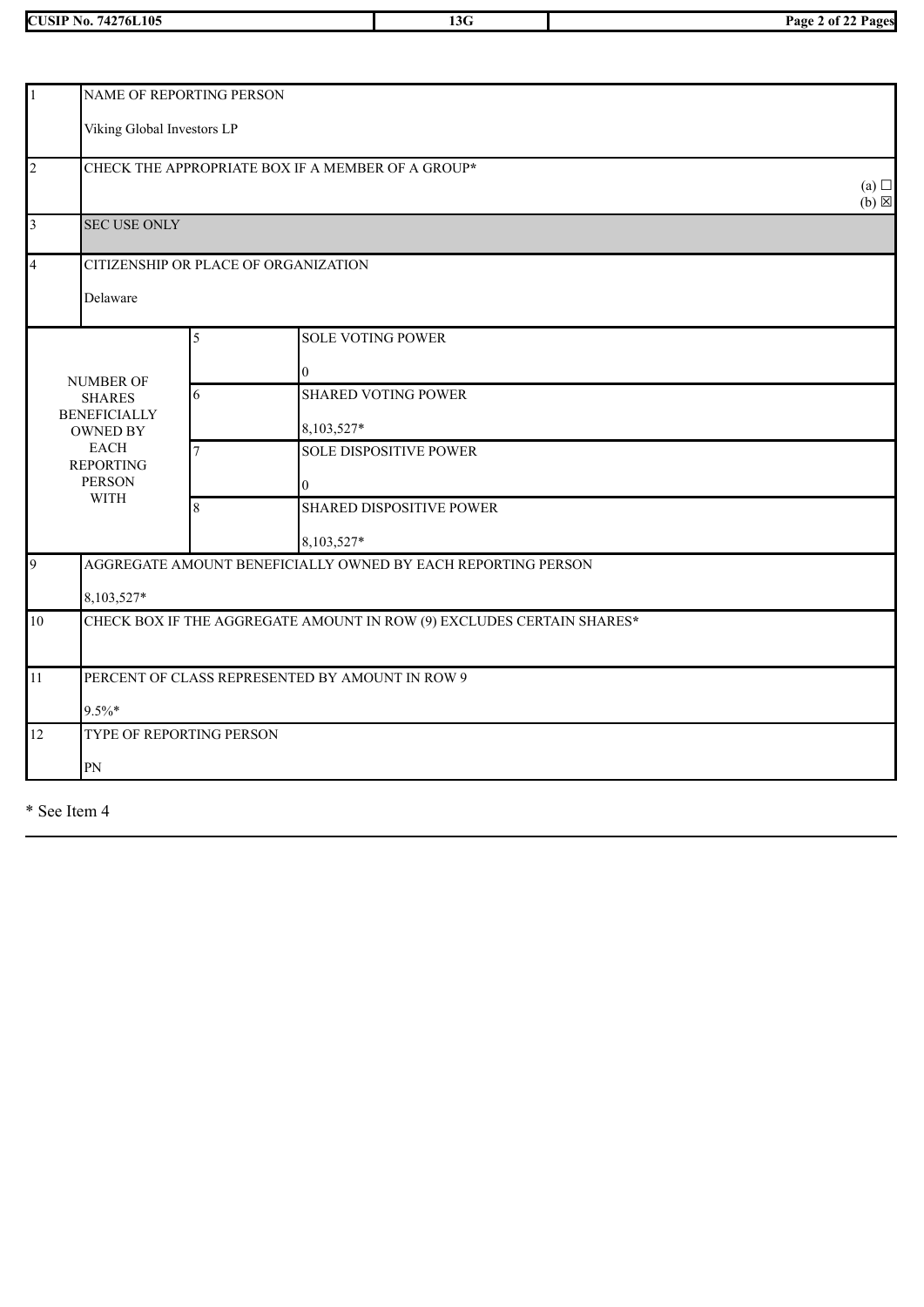**CUSIP No. 74276L105 13G Page 3 of 22 Pages**

| $\mathbf{1}$<br>NAME OF REPORTING PERSON |                                                   |                |                                                                       |                 |  |  |  |
|------------------------------------------|---------------------------------------------------|----------------|-----------------------------------------------------------------------|-----------------|--|--|--|
|                                          | Viking Global Opportunities Parent GP LLC         |                |                                                                       |                 |  |  |  |
| $\overline{c}$                           | CHECK THE APPROPRIATE BOX IF A MEMBER OF A GROUP* |                |                                                                       |                 |  |  |  |
| $\overline{3}$                           | <b>SEC USE ONLY</b>                               |                |                                                                       | $(b) \boxtimes$ |  |  |  |
| $\overline{4}$                           |                                                   |                | CITIZENSHIP OR PLACE OF ORGANIZATION                                  |                 |  |  |  |
|                                          | Delaware                                          |                |                                                                       |                 |  |  |  |
|                                          |                                                   | 5              | <b>SOLE VOTING POWER</b>                                              |                 |  |  |  |
|                                          | <b>NUMBER OF</b>                                  |                | $\overline{0}$                                                        |                 |  |  |  |
|                                          | <b>SHARES</b>                                     | 6              | <b>SHARED VOTING POWER</b>                                            |                 |  |  |  |
|                                          | <b>BENEFICIALLY</b><br><b>OWNED BY</b>            |                | 8,103,527*                                                            |                 |  |  |  |
|                                          | <b>EACH</b><br><b>REPORTING</b>                   | $\overline{7}$ | SOLE DISPOSITIVE POWER                                                |                 |  |  |  |
|                                          | <b>PERSON</b>                                     |                | $\overline{0}$                                                        |                 |  |  |  |
|                                          | <b>WITH</b>                                       | 8              | <b>SHARED DISPOSITIVE POWER</b>                                       |                 |  |  |  |
|                                          |                                                   |                | 8,103,527*                                                            |                 |  |  |  |
| 9                                        |                                                   |                | AGGREGATE AMOUNT BENEFICIALLY OWNED BY EACH REPORTING PERSON          |                 |  |  |  |
|                                          | 8,103,527*                                        |                |                                                                       |                 |  |  |  |
| 10                                       |                                                   |                | CHECK BOX IF THE AGGREGATE AMOUNT IN ROW (9) EXCLUDES CERTAIN SHARES* |                 |  |  |  |
|                                          |                                                   |                |                                                                       |                 |  |  |  |
| 11                                       |                                                   |                | PERCENT OF CLASS REPRESENTED BY AMOUNT IN ROW 9                       |                 |  |  |  |
|                                          | $9.5\%*$                                          |                |                                                                       |                 |  |  |  |
| 12                                       | TYPE OF REPORTING PERSON                          |                |                                                                       |                 |  |  |  |
|                                          | $\overline{O}O$                                   |                |                                                                       |                 |  |  |  |
|                                          |                                                   |                |                                                                       |                 |  |  |  |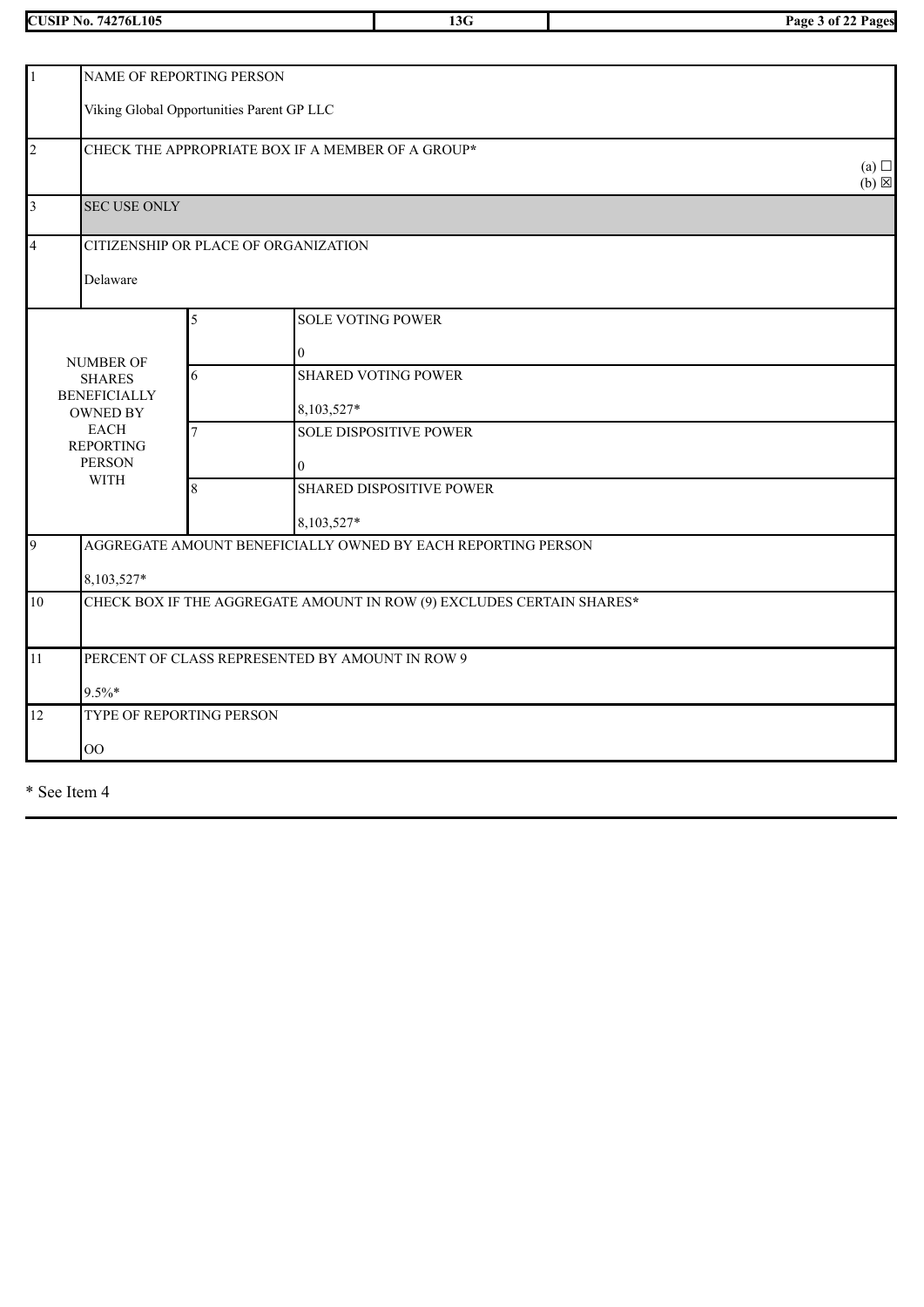**CUSIP No. 74276L105 13G Page 4 of 22 Pages**

| $\vert$ 1                                             | NAME OF REPORTING PERSON                          |     |                                                                       |  |  |  |  |
|-------------------------------------------------------|---------------------------------------------------|-----|-----------------------------------------------------------------------|--|--|--|--|
|                                                       | Viking Global Opportunities GP LLC                |     |                                                                       |  |  |  |  |
| $\overline{2}$                                        | CHECK THE APPROPRIATE BOX IF A MEMBER OF A GROUP* | (a) |                                                                       |  |  |  |  |
|                                                       |                                                   |     |                                                                       |  |  |  |  |
| 3                                                     | <b>SEC USE ONLY</b>                               |     |                                                                       |  |  |  |  |
| $\overline{4}$                                        |                                                   |     | CITIZENSHIP OR PLACE OF ORGANIZATION                                  |  |  |  |  |
|                                                       | Delaware                                          |     |                                                                       |  |  |  |  |
|                                                       |                                                   | 5   | <b>SOLE VOTING POWER</b>                                              |  |  |  |  |
|                                                       | <b>NUMBER OF</b>                                  |     | $\overline{0}$                                                        |  |  |  |  |
|                                                       | <b>SHARES</b>                                     | 6   | <b>SHARED VOTING POWER</b>                                            |  |  |  |  |
|                                                       | <b>BENEFICIALLY</b><br><b>OWNED BY</b>            |     | 5,429,410*                                                            |  |  |  |  |
|                                                       | <b>EACH</b><br><b>REPORTING</b>                   | 7   | <b>SOLE DISPOSITIVE POWER</b>                                         |  |  |  |  |
|                                                       | <b>PERSON</b><br><b>WITH</b>                      |     | $\overline{0}$                                                        |  |  |  |  |
|                                                       |                                                   | 8   | <b>SHARED DISPOSITIVE POWER</b>                                       |  |  |  |  |
|                                                       |                                                   |     | 5,429,410*                                                            |  |  |  |  |
| 9                                                     |                                                   |     | AGGREGATE AMOUNT BENEFICIALLY OWNED BY EACH REPORTING PERSON          |  |  |  |  |
|                                                       | 5,429,410*                                        |     |                                                                       |  |  |  |  |
| 10                                                    |                                                   |     | CHECK BOX IF THE AGGREGATE AMOUNT IN ROW (9) EXCLUDES CERTAIN SHARES* |  |  |  |  |
| PERCENT OF CLASS REPRESENTED BY AMOUNT IN ROW 9<br>11 |                                                   |     |                                                                       |  |  |  |  |
|                                                       | $6.4\%*$                                          |     |                                                                       |  |  |  |  |
| 12<br>TYPE OF REPORTING PERSON                        |                                                   |     |                                                                       |  |  |  |  |
|                                                       | $\overline{O}O$                                   |     |                                                                       |  |  |  |  |
|                                                       |                                                   |     |                                                                       |  |  |  |  |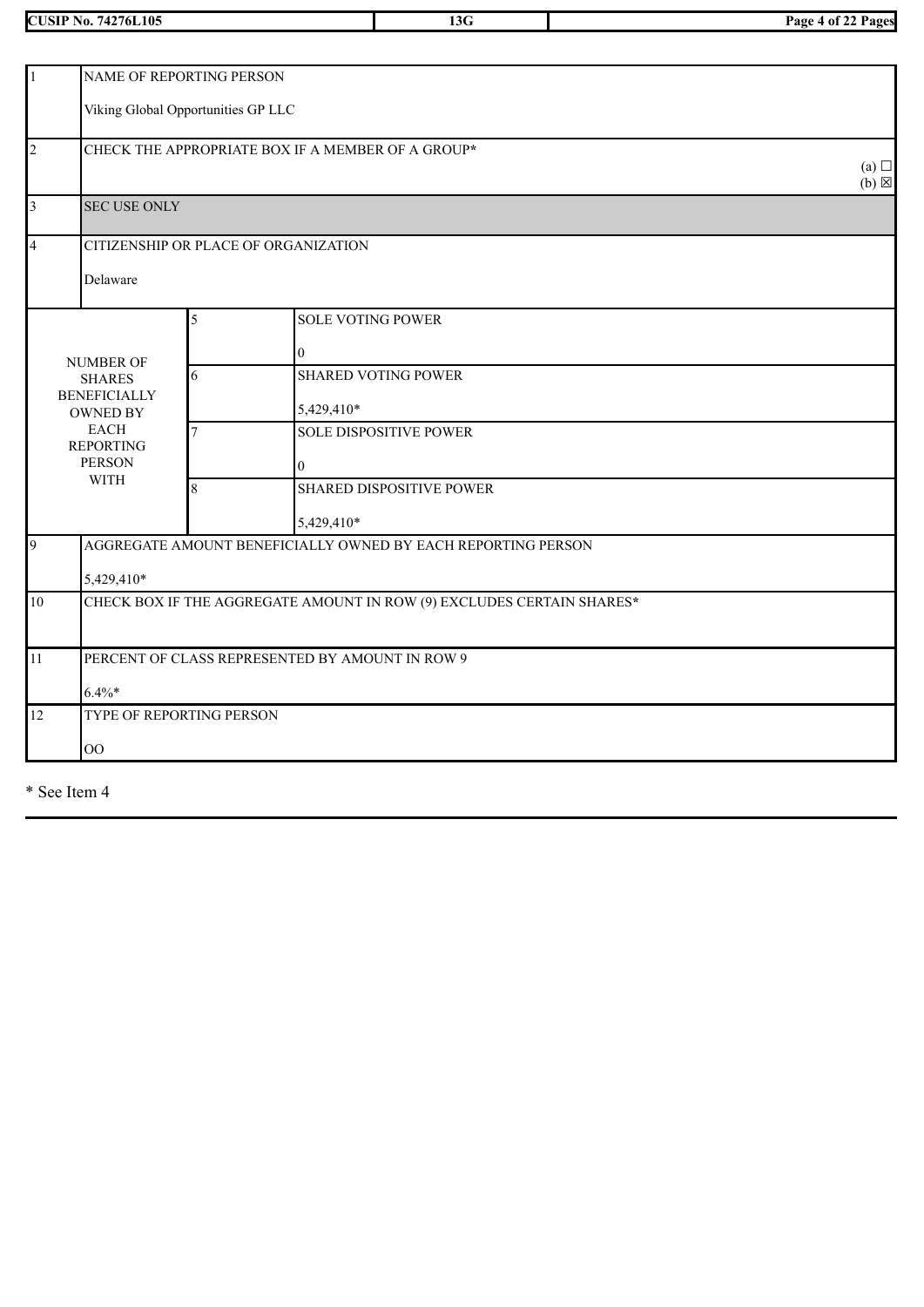**CUSIP No. 74276L105 13G Page 5 of 22 Pages**

| $\overline{1}$ | NAME OF REPORTING PERSON                                                    |   |                                                                       |  |  |  |
|----------------|-----------------------------------------------------------------------------|---|-----------------------------------------------------------------------|--|--|--|
|                | Viking Global Opportunities Portfolio GP LLC                                |   |                                                                       |  |  |  |
| $\overline{2}$ | CHECK THE APPROPRIATE BOX IF A MEMBER OF A GROUP*<br>(a)<br>$(b) \boxtimes$ |   |                                                                       |  |  |  |
| $\overline{3}$ | <b>SEC USE ONLY</b>                                                         |   |                                                                       |  |  |  |
| $\overline{4}$ |                                                                             |   | CITIZENSHIP OR PLACE OF ORGANIZATION                                  |  |  |  |
|                | Delaware                                                                    |   |                                                                       |  |  |  |
|                |                                                                             | 5 | <b>SOLE VOTING POWER</b>                                              |  |  |  |
|                |                                                                             |   | $\boldsymbol{0}$                                                      |  |  |  |
|                | <b>NUMBER OF</b><br><b>SHARES</b>                                           | 6 | <b>SHARED VOTING POWER</b>                                            |  |  |  |
|                | <b>BENEFICIALLY</b><br><b>OWNED BY</b>                                      |   | 5,429,410*                                                            |  |  |  |
|                | <b>EACH</b><br><b>REPORTING</b>                                             | 7 | <b>SOLE DISPOSITIVE POWER</b>                                         |  |  |  |
|                | <b>PERSON</b>                                                               |   | $\overline{0}$                                                        |  |  |  |
|                | <b>WITH</b>                                                                 | 8 | <b>SHARED DISPOSITIVE POWER</b>                                       |  |  |  |
|                |                                                                             |   | 5,429,410*                                                            |  |  |  |
| 9              |                                                                             |   | AGGREGATE AMOUNT BENEFICIALLY OWNED BY EACH REPORTING PERSON          |  |  |  |
|                | 5,429,410*                                                                  |   |                                                                       |  |  |  |
| 10             |                                                                             |   | CHECK BOX IF THE AGGREGATE AMOUNT IN ROW (9) EXCLUDES CERTAIN SHARES* |  |  |  |
| 11             |                                                                             |   | PERCENT OF CLASS REPRESENTED BY AMOUNT IN ROW 9                       |  |  |  |
| $6.4\%*$       |                                                                             |   |                                                                       |  |  |  |
| 12             | TYPE OF REPORTING PERSON                                                    |   |                                                                       |  |  |  |
|                | $\overline{O}O$                                                             |   |                                                                       |  |  |  |
|                |                                                                             |   |                                                                       |  |  |  |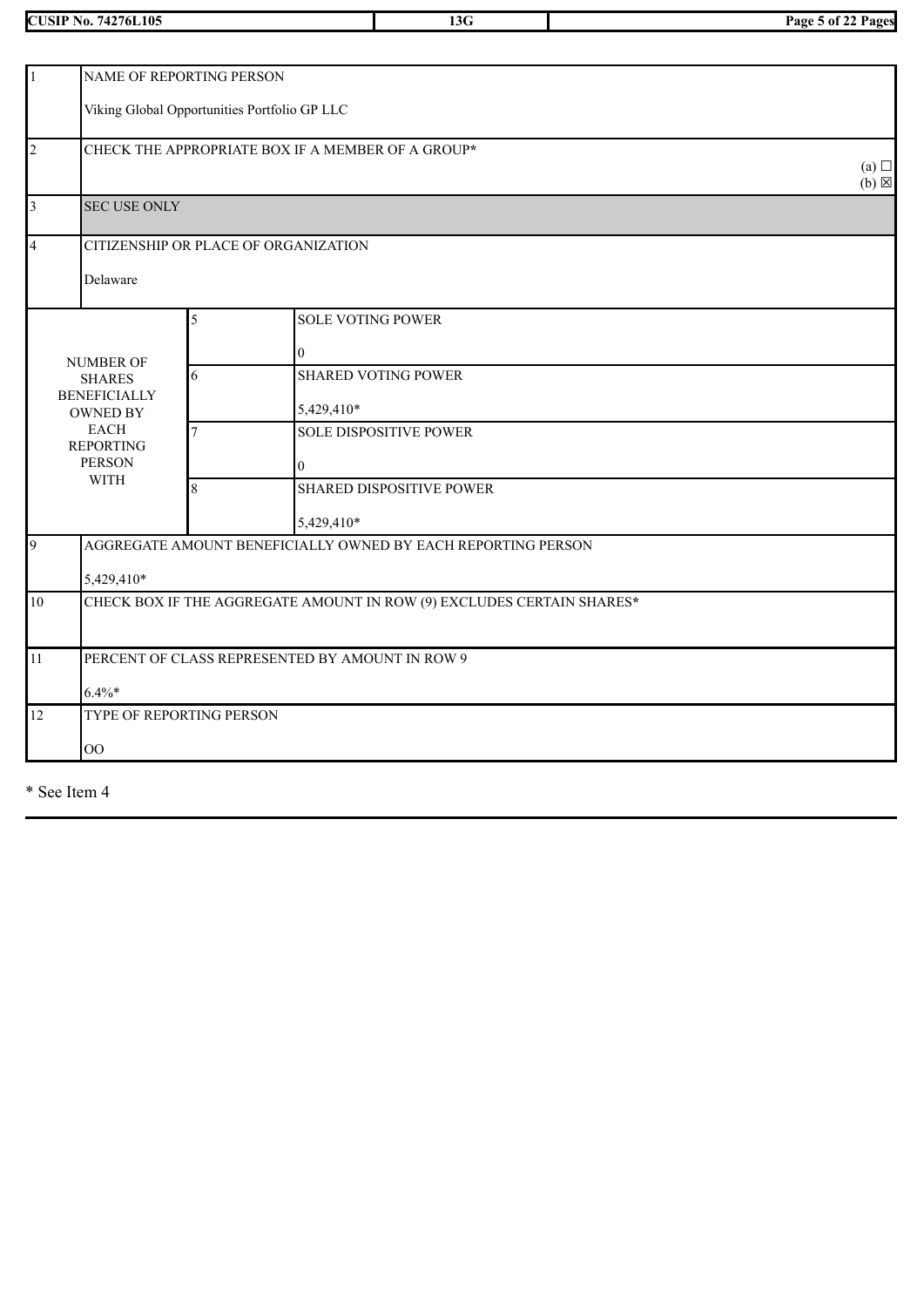**CUSIP No. 74276L105 13G Page 6 of 22 Pages**

|                                                                     | NAME OF REPORTING PERSON                                       |   |                                                                       |  |  |  |  |
|---------------------------------------------------------------------|----------------------------------------------------------------|---|-----------------------------------------------------------------------|--|--|--|--|
|                                                                     |                                                                |   |                                                                       |  |  |  |  |
|                                                                     | Viking Global Opportunities Illiquid Investments Sub-Master LP |   |                                                                       |  |  |  |  |
| $\overline{c}$<br>CHECK THE APPROPRIATE BOX IF A MEMBER OF A GROUP* |                                                                |   |                                                                       |  |  |  |  |
|                                                                     | (a)<br>$(b) \boxtimes$                                         |   |                                                                       |  |  |  |  |
| 3                                                                   | <b>SEC USE ONLY</b>                                            |   |                                                                       |  |  |  |  |
| 4                                                                   |                                                                |   | CITIZENSHIP OR PLACE OF ORGANIZATION                                  |  |  |  |  |
|                                                                     | Cayman Islands                                                 |   |                                                                       |  |  |  |  |
|                                                                     |                                                                |   |                                                                       |  |  |  |  |
|                                                                     |                                                                | 5 | <b>SOLE VOTING POWER</b>                                              |  |  |  |  |
|                                                                     | <b>NUMBER OF</b>                                               |   | $\overline{0}$                                                        |  |  |  |  |
|                                                                     | <b>SHARES</b>                                                  | 6 | <b>SHARED VOTING POWER</b>                                            |  |  |  |  |
|                                                                     | <b>BENEFICIALLY</b><br><b>OWNED BY</b>                         |   | 5,429,410*                                                            |  |  |  |  |
|                                                                     | <b>EACH</b><br><b>REPORTING</b>                                | 7 | <b>SOLE DISPOSITIVE POWER</b>                                         |  |  |  |  |
|                                                                     | <b>PERSON</b>                                                  |   | $\overline{0}$                                                        |  |  |  |  |
|                                                                     | <b>WITH</b>                                                    | 8 | <b>SHARED DISPOSITIVE POWER</b>                                       |  |  |  |  |
|                                                                     |                                                                |   | 5,429,410*                                                            |  |  |  |  |
| 9                                                                   |                                                                |   | AGGREGATE AMOUNT BENEFICIALLY OWNED BY EACH REPORTING PERSON          |  |  |  |  |
|                                                                     | 5,429,410*                                                     |   |                                                                       |  |  |  |  |
| $10\,$                                                              |                                                                |   | CHECK BOX IF THE AGGREGATE AMOUNT IN ROW (9) EXCLUDES CERTAIN SHARES* |  |  |  |  |
|                                                                     |                                                                |   |                                                                       |  |  |  |  |
| 11                                                                  |                                                                |   | PERCENT OF CLASS REPRESENTED BY AMOUNT IN ROW 9                       |  |  |  |  |
|                                                                     | $6.4\%*$                                                       |   |                                                                       |  |  |  |  |
| 12                                                                  | TYPE OF REPORTING PERSON*                                      |   |                                                                       |  |  |  |  |
|                                                                     | ${\rm PN}$                                                     |   |                                                                       |  |  |  |  |
|                                                                     |                                                                |   |                                                                       |  |  |  |  |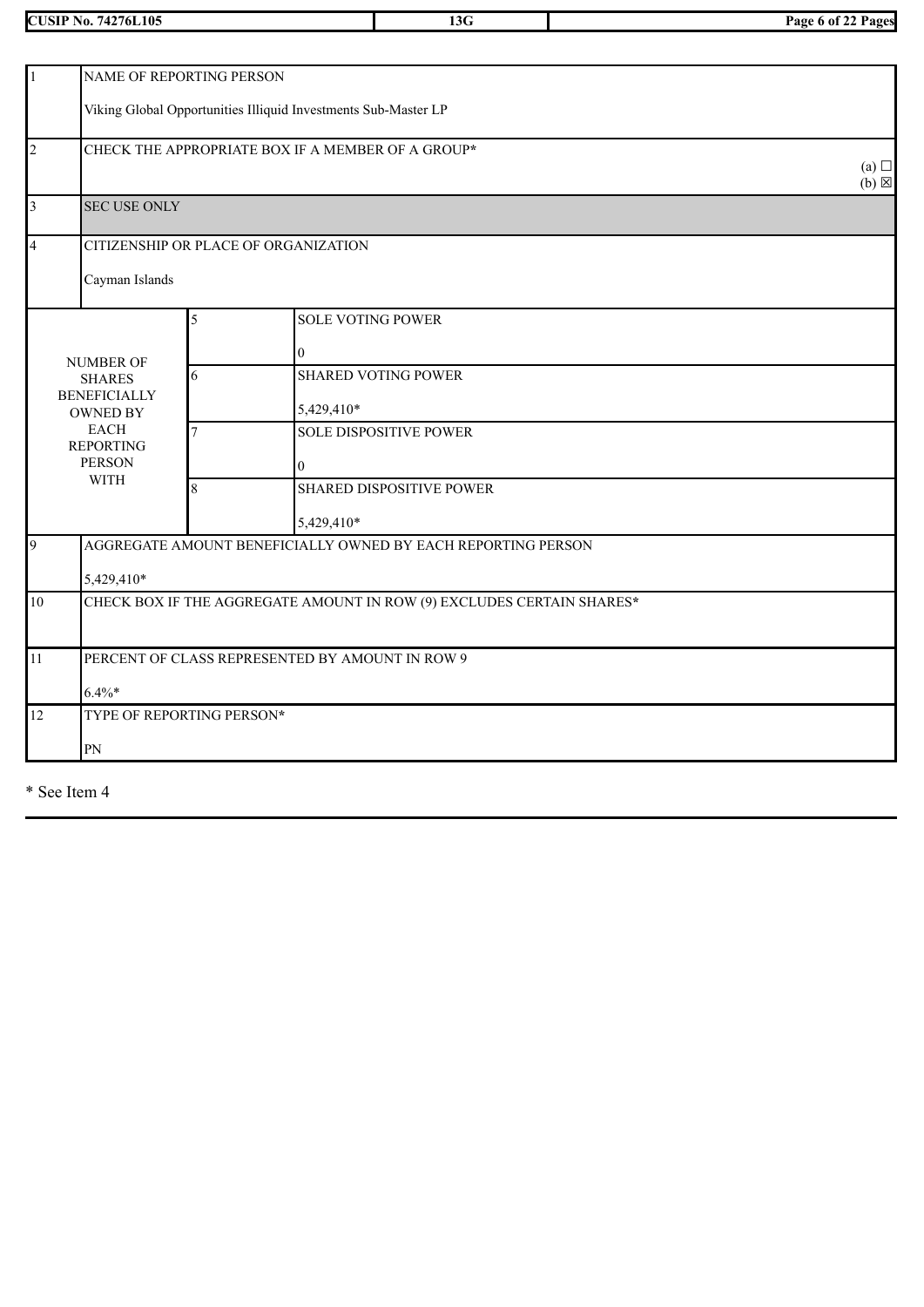**CUSIP No. 74276L105 13G Page 7 of 22 Pages**

| 1              | NAME OF REPORTING PERSON                                              |                |                                                              |  |  |  |  |
|----------------|-----------------------------------------------------------------------|----------------|--------------------------------------------------------------|--|--|--|--|
|                | Viking Global Opportunities Drawdown GP LLC                           |                |                                                              |  |  |  |  |
| $\overline{c}$ | CHECK THE APPROPRIATE BOX IF A MEMBER OF A GROUP*                     |                |                                                              |  |  |  |  |
| 3              | <b>SEC USE ONLY</b>                                                   |                |                                                              |  |  |  |  |
| 4              |                                                                       |                | CITIZENSHIP OR PLACE OF ORGANIZATION                         |  |  |  |  |
|                | Delaware                                                              |                |                                                              |  |  |  |  |
|                |                                                                       | 5              | <b>SOLE VOTING POWER</b>                                     |  |  |  |  |
|                | <b>NUMBER OF</b>                                                      |                | $\Omega$                                                     |  |  |  |  |
|                | <b>SHARES</b>                                                         | 6              | <b>SHARED VOTING POWER</b>                                   |  |  |  |  |
|                | <b>BENEFICIALLY</b><br><b>OWNED BY</b>                                |                | 2,674,117*                                                   |  |  |  |  |
|                | <b>EACH</b><br><b>REPORTING</b>                                       | $\overline{7}$ | <b>SOLE DISPOSITIVE POWER</b>                                |  |  |  |  |
|                | <b>PERSON</b><br><b>WITH</b>                                          |                | $\theta$                                                     |  |  |  |  |
|                |                                                                       | 8              | <b>SHARED DISPOSITIVE POWER</b>                              |  |  |  |  |
|                |                                                                       |                | 2,674,117*                                                   |  |  |  |  |
| 9              |                                                                       |                | AGGREGATE AMOUNT BENEFICIALLY OWNED BY EACH REPORTING PERSON |  |  |  |  |
|                | 2,674,117*                                                            |                |                                                              |  |  |  |  |
| $10\,$         | CHECK BOX IF THE AGGREGATE AMOUNT IN ROW (9) EXCLUDES CERTAIN SHARES* |                |                                                              |  |  |  |  |
| 11             |                                                                       |                | PERCENT OF CLASS REPRESENTED BY AMOUNT IN ROW 9              |  |  |  |  |
|                | $3.1\%*$                                                              |                |                                                              |  |  |  |  |
| 12             | TYPE OF REPORTING PERSON                                              |                |                                                              |  |  |  |  |
|                | O <sub>O</sub>                                                        |                |                                                              |  |  |  |  |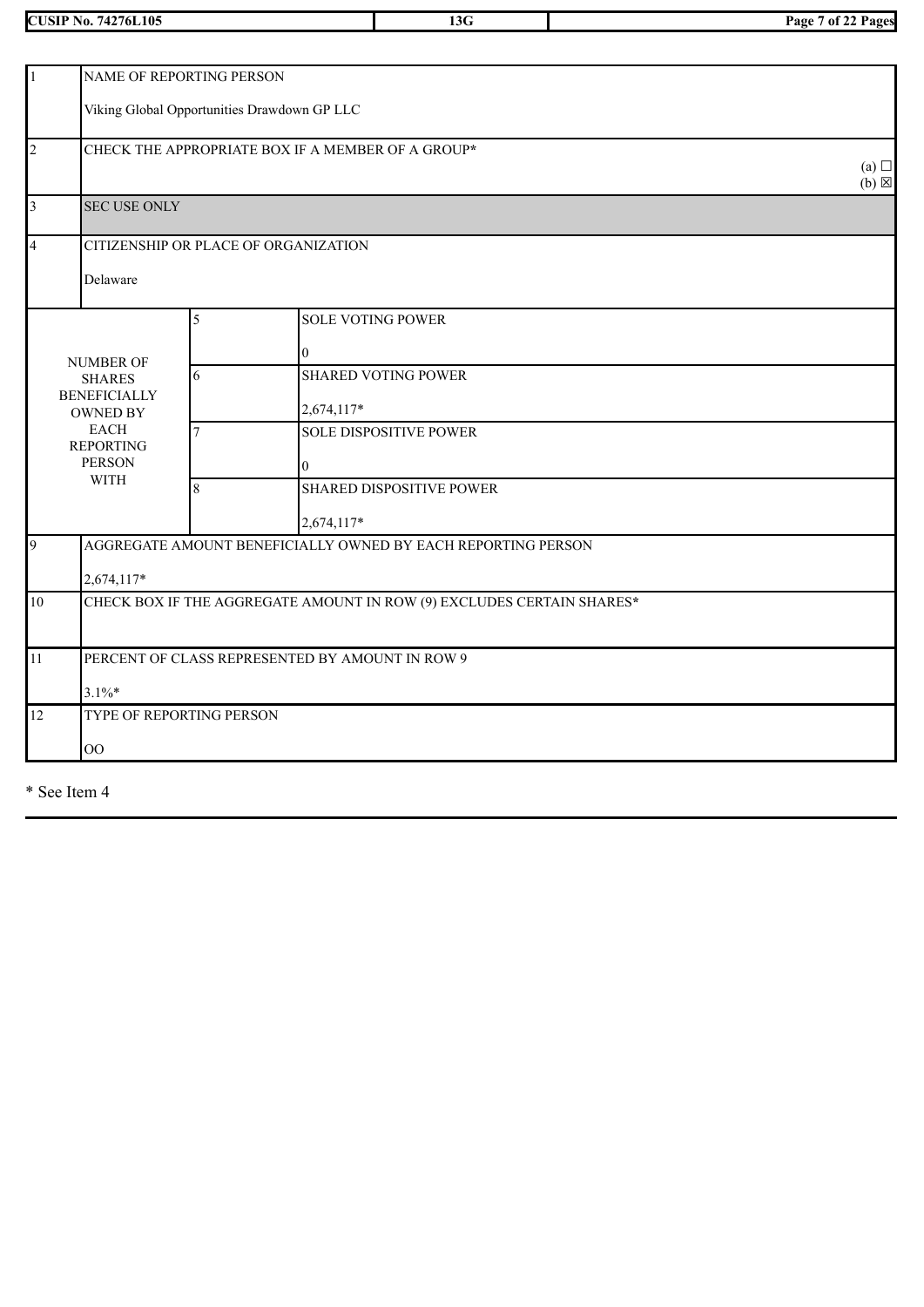| 74276L105<br>/USIP<br>NO. | ∸<br>∼ | "age<br>Pages<br>i ot |
|---------------------------|--------|-----------------------|

| $\overline{1}$          |                                      | NAME OF REPORTING PERSON                                              |                                                              |                 |  |  |  |
|-------------------------|--------------------------------------|-----------------------------------------------------------------------|--------------------------------------------------------------|-----------------|--|--|--|
|                         |                                      | Viking Global Opportunities Drawdown Portfolio GP LLC                 |                                                              |                 |  |  |  |
|                         |                                      |                                                                       |                                                              |                 |  |  |  |
| $\overline{c}$          |                                      |                                                                       | CHECK THE APPROPRIATE BOX IF A MEMBER OF A GROUP*            |                 |  |  |  |
|                         |                                      |                                                                       |                                                              | (a)             |  |  |  |
|                         |                                      |                                                                       |                                                              | $(b) \boxtimes$ |  |  |  |
| $\overline{\mathbf{3}}$ | <b>SEC USE ONLY</b>                  |                                                                       |                                                              |                 |  |  |  |
| $\overline{4}$          |                                      |                                                                       | CITIZENSHIP OR PLACE OF ORGANIZATION                         |                 |  |  |  |
|                         |                                      |                                                                       |                                                              |                 |  |  |  |
|                         | Delaware                             |                                                                       |                                                              |                 |  |  |  |
|                         |                                      | 5                                                                     | <b>SOLE VOTING POWER</b>                                     |                 |  |  |  |
|                         |                                      |                                                                       |                                                              |                 |  |  |  |
|                         | <b>NUMBER OF</b>                     |                                                                       | $\theta$                                                     |                 |  |  |  |
|                         | <b>SHARES</b><br><b>BENEFICIALLY</b> | 6                                                                     | <b>SHARED VOTING POWER</b>                                   |                 |  |  |  |
|                         | <b>OWNED BY</b>                      |                                                                       | 2,674,117*                                                   |                 |  |  |  |
|                         | <b>EACH</b>                          | $\overline{7}$                                                        | <b>SOLE DISPOSITIVE POWER</b>                                |                 |  |  |  |
|                         | <b>REPORTING</b><br><b>PERSON</b>    |                                                                       | $\theta$                                                     |                 |  |  |  |
|                         | <b>WITH</b>                          | 8                                                                     | <b>SHARED DISPOSITIVE POWER</b>                              |                 |  |  |  |
|                         |                                      |                                                                       |                                                              |                 |  |  |  |
|                         |                                      |                                                                       | 2,674,117*                                                   |                 |  |  |  |
| $\overline{9}$          |                                      |                                                                       | AGGREGATE AMOUNT BENEFICIALLY OWNED BY EACH REPORTING PERSON |                 |  |  |  |
|                         | 2,674,117*                           |                                                                       |                                                              |                 |  |  |  |
| 10                      |                                      | CHECK BOX IF THE AGGREGATE AMOUNT IN ROW (9) EXCLUDES CERTAIN SHARES* |                                                              |                 |  |  |  |
|                         |                                      |                                                                       |                                                              |                 |  |  |  |
| 11                      |                                      |                                                                       | PERCENT OF CLASS REPRESENTED BY AMOUNT IN ROW 9              |                 |  |  |  |
|                         |                                      |                                                                       |                                                              |                 |  |  |  |
|                         | $3.1\%$ *                            |                                                                       |                                                              |                 |  |  |  |
| 12                      | TYPE OF REPORTING PERSON             |                                                                       |                                                              |                 |  |  |  |
|                         | OO                                   |                                                                       |                                                              |                 |  |  |  |
|                         |                                      |                                                                       |                                                              |                 |  |  |  |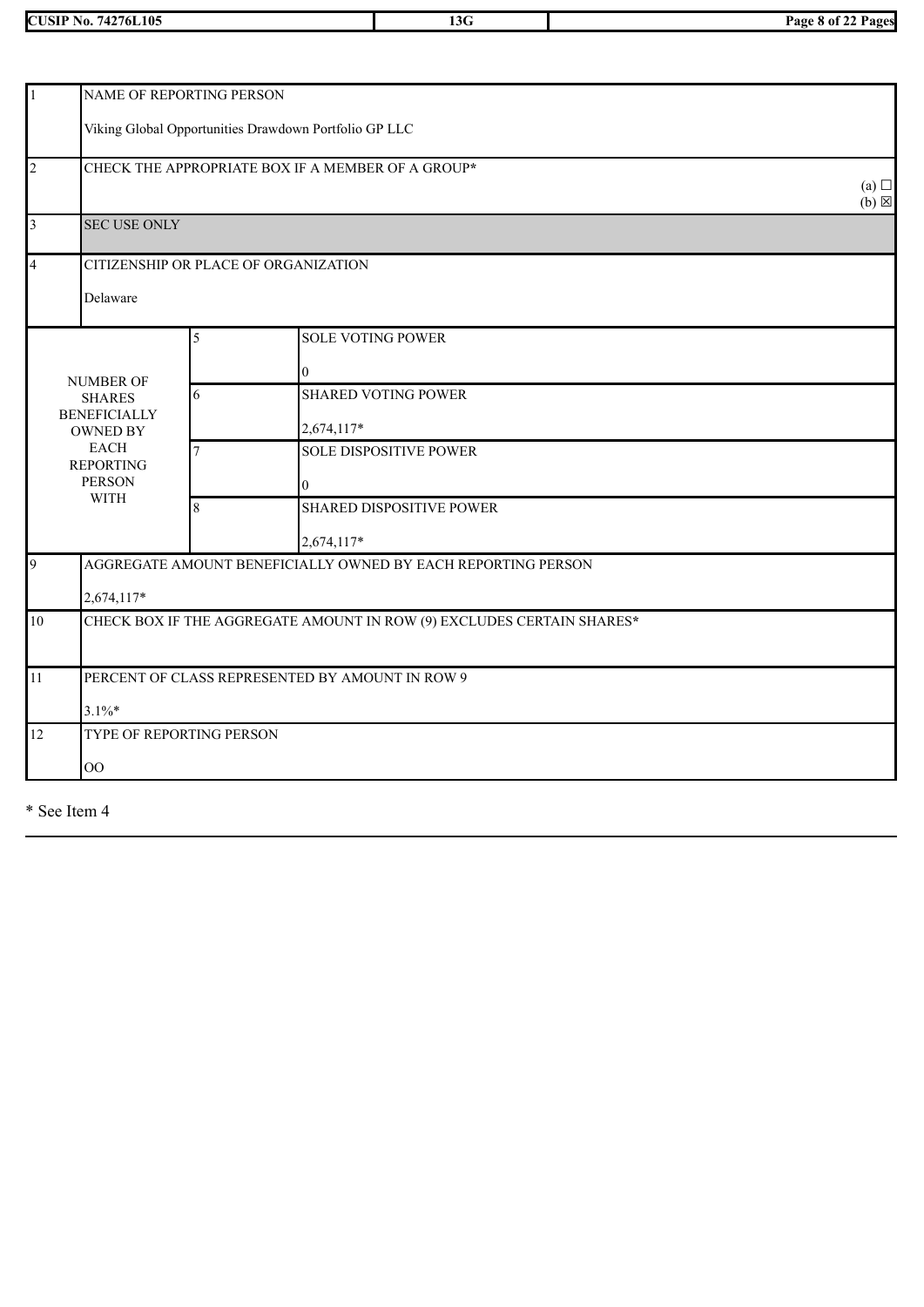**CUSIP No. 74276L105 13G Page 9 of 22 Pages**

| $\mathbf{1}$<br>NAME OF REPORTING PERSON |                                                                             |                |                                                                       |  |  |  |
|------------------------------------------|-----------------------------------------------------------------------------|----------------|-----------------------------------------------------------------------|--|--|--|
|                                          | Viking Global Opportunities Drawdown (Aggregator) LP                        |                |                                                                       |  |  |  |
| $\overline{c}$                           | CHECK THE APPROPRIATE BOX IF A MEMBER OF A GROUP*<br>(a)<br>$(b) \boxtimes$ |                |                                                                       |  |  |  |
| $\overline{3}$                           | <b>SEC USE ONLY</b>                                                         |                |                                                                       |  |  |  |
| $\overline{4}$                           |                                                                             |                | CITIZENSHIP OR PLACE OF ORGANIZATION                                  |  |  |  |
|                                          | Cayman Islands                                                              |                |                                                                       |  |  |  |
|                                          |                                                                             | 5              | <b>SOLE VOTING POWER</b>                                              |  |  |  |
|                                          |                                                                             |                | $\Omega$                                                              |  |  |  |
|                                          | <b>NUMBER OF</b><br><b>SHARES</b>                                           | 6              | <b>SHARED VOTING POWER</b>                                            |  |  |  |
|                                          | <b>BENEFICIALLY</b><br><b>OWNED BY</b>                                      |                | 2,674,117*                                                            |  |  |  |
|                                          | <b>EACH</b><br><b>REPORTING</b>                                             | $\overline{7}$ | <b>SOLE DISPOSITIVE POWER</b>                                         |  |  |  |
|                                          | <b>PERSON</b>                                                               |                | $\Omega$                                                              |  |  |  |
|                                          | <b>WITH</b>                                                                 | 8              | <b>SHARED DISPOSITIVE POWER</b>                                       |  |  |  |
|                                          |                                                                             |                | 2,674,117*                                                            |  |  |  |
| 9                                        |                                                                             |                | AGGREGATE AMOUNT BENEFICIALLY OWNED BY EACH REPORTING PERSON          |  |  |  |
|                                          | 2,674,117*                                                                  |                |                                                                       |  |  |  |
| 10                                       |                                                                             |                | CHECK BOX IF THE AGGREGATE AMOUNT IN ROW (9) EXCLUDES CERTAIN SHARES* |  |  |  |
|                                          |                                                                             |                |                                                                       |  |  |  |
| 11                                       |                                                                             |                | PERCENT OF CLASS REPRESENTED BY AMOUNT IN ROW 9                       |  |  |  |
|                                          | $3.1\%*$                                                                    |                |                                                                       |  |  |  |
| 12                                       | TYPE OF REPORTING PERSON                                                    |                |                                                                       |  |  |  |
|                                          | $\overline{O}O$                                                             |                |                                                                       |  |  |  |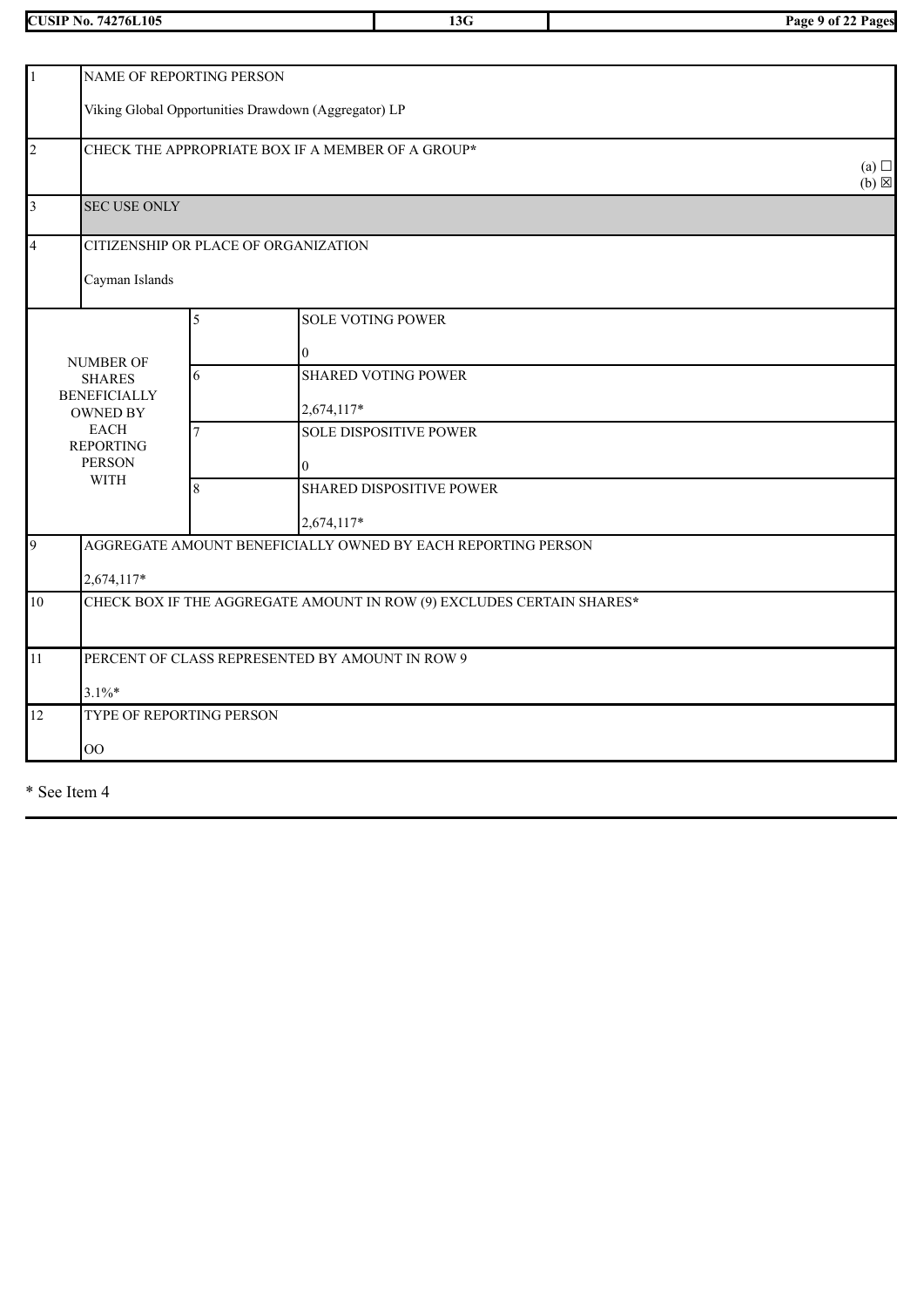**CUSIP No. 74276L105 13G Page 10 of 22 Pages**

| $\vert$ 1      | NAME OF REPORTING PERSON                                              |                |                                                              |  |  |  |  |
|----------------|-----------------------------------------------------------------------|----------------|--------------------------------------------------------------|--|--|--|--|
|                | O. Andreas Halvorsen                                                  |                |                                                              |  |  |  |  |
| $\overline{2}$ | CHECK THE APPROPRIATE BOX IF A MEMBER OF A GROUP*                     |                |                                                              |  |  |  |  |
| $\vert$ 3      | <b>SEC USE ONLY</b>                                                   |                |                                                              |  |  |  |  |
| $\overline{4}$ |                                                                       |                | CITIZENSHIP OR PLACE OF ORGANIZATION                         |  |  |  |  |
|                | Norway                                                                |                |                                                              |  |  |  |  |
|                |                                                                       | 5              | <b>SOLE VOTING POWER</b>                                     |  |  |  |  |
|                |                                                                       |                | $\overline{0}$                                               |  |  |  |  |
|                | <b>NUMBER OF</b>                                                      | 6              | <b>SHARED VOTING POWER</b>                                   |  |  |  |  |
|                | <b>SHARES</b><br><b>BENEFICIALLY</b>                                  |                | 8,103,527*                                                   |  |  |  |  |
|                | <b>OWNED BY</b><br><b>EACH</b>                                        | $\overline{7}$ | <b>SOLE DISPOSITIVE POWER</b>                                |  |  |  |  |
|                | <b>REPORTING</b><br><b>PERSON</b>                                     |                | $\overline{0}$                                               |  |  |  |  |
|                | <b>WITH</b>                                                           | 8              | <b>SHARED DISPOSITIVE POWER</b>                              |  |  |  |  |
|                |                                                                       |                | 8,103,527*                                                   |  |  |  |  |
| 9              |                                                                       |                | AGGREGATE AMOUNT BENEFICIALLY OWNED BY EACH REPORTING PERSON |  |  |  |  |
|                | 8,103,527*                                                            |                |                                                              |  |  |  |  |
| 10             | CHECK BOX IF THE AGGREGATE AMOUNT IN ROW (9) EXCLUDES CERTAIN SHARES* |                |                                                              |  |  |  |  |
| 11             |                                                                       |                | PERCENT OF CLASS REPRESENTED BY AMOUNT IN ROW 9              |  |  |  |  |
| $9.5\%*$       |                                                                       |                |                                                              |  |  |  |  |
| 12             | TYPE OF REPORTING PERSON*                                             |                |                                                              |  |  |  |  |
|                | $\mathbb{N}$                                                          |                |                                                              |  |  |  |  |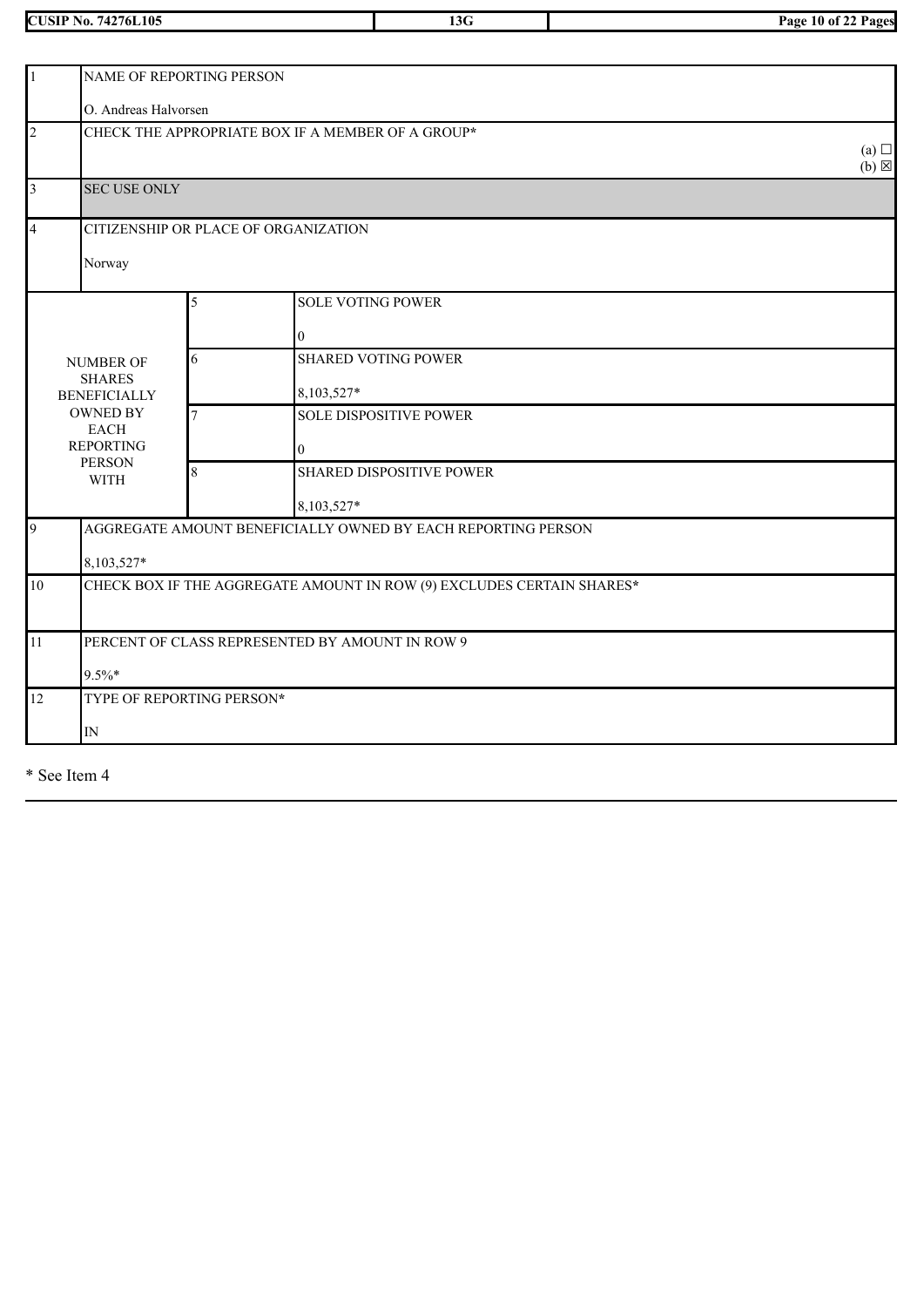**CUSIP No. 74276L105 13G Page 11 of 22 Pages**

| $\vert$ 1      | NAME OF REPORTING PERSON                          |   |                                                                       |  |  |  |  |
|----------------|---------------------------------------------------|---|-----------------------------------------------------------------------|--|--|--|--|
|                | David C. Ott                                      |   |                                                                       |  |  |  |  |
| $\overline{2}$ | CHECK THE APPROPRIATE BOX IF A MEMBER OF A GROUP* |   |                                                                       |  |  |  |  |
| $\vert$ 3      | $(b) \boxtimes$<br><b>SEC USE ONLY</b>            |   |                                                                       |  |  |  |  |
| $\overline{4}$ |                                                   |   | CITIZENSHIP OR PLACE OF ORGANIZATION                                  |  |  |  |  |
|                | <b>United States</b>                              |   |                                                                       |  |  |  |  |
|                |                                                   | 5 | <b>SOLE VOTING POWER</b>                                              |  |  |  |  |
|                |                                                   |   | 0                                                                     |  |  |  |  |
|                | <b>NUMBER OF</b><br><b>SHARES</b>                 | 6 | <b>SHARED VOTING POWER</b>                                            |  |  |  |  |
|                | <b>BENEFICIALLY</b><br><b>OWNED BY</b>            |   | 8,103,527*                                                            |  |  |  |  |
|                | <b>EACH</b>                                       |   | <b>SOLE DISPOSITIVE POWER</b>                                         |  |  |  |  |
|                | <b>REPORTING</b><br><b>PERSON</b>                 |   | $\boldsymbol{0}$                                                      |  |  |  |  |
|                | <b>WITH</b>                                       | 8 | <b>SHARED DISPOSITIVE POWER</b>                                       |  |  |  |  |
|                |                                                   |   | 8,103,527*                                                            |  |  |  |  |
| 9              |                                                   |   | AGGREGATE AMOUNT BENEFICIALLY OWNED BY EACH REPORTING PERSON          |  |  |  |  |
|                | 8,103,527*                                        |   |                                                                       |  |  |  |  |
| 10             |                                                   |   | CHECK BOX IF THE AGGREGATE AMOUNT IN ROW (9) EXCLUDES CERTAIN SHARES* |  |  |  |  |
| 11             |                                                   |   | PERCENT OF CLASS REPRESENTED BY AMOUNT IN ROW 9                       |  |  |  |  |
|                |                                                   |   |                                                                       |  |  |  |  |
| 12             | TYPE OF REPORTING PERSON*                         |   |                                                                       |  |  |  |  |
|                | ${\rm IN}$                                        |   |                                                                       |  |  |  |  |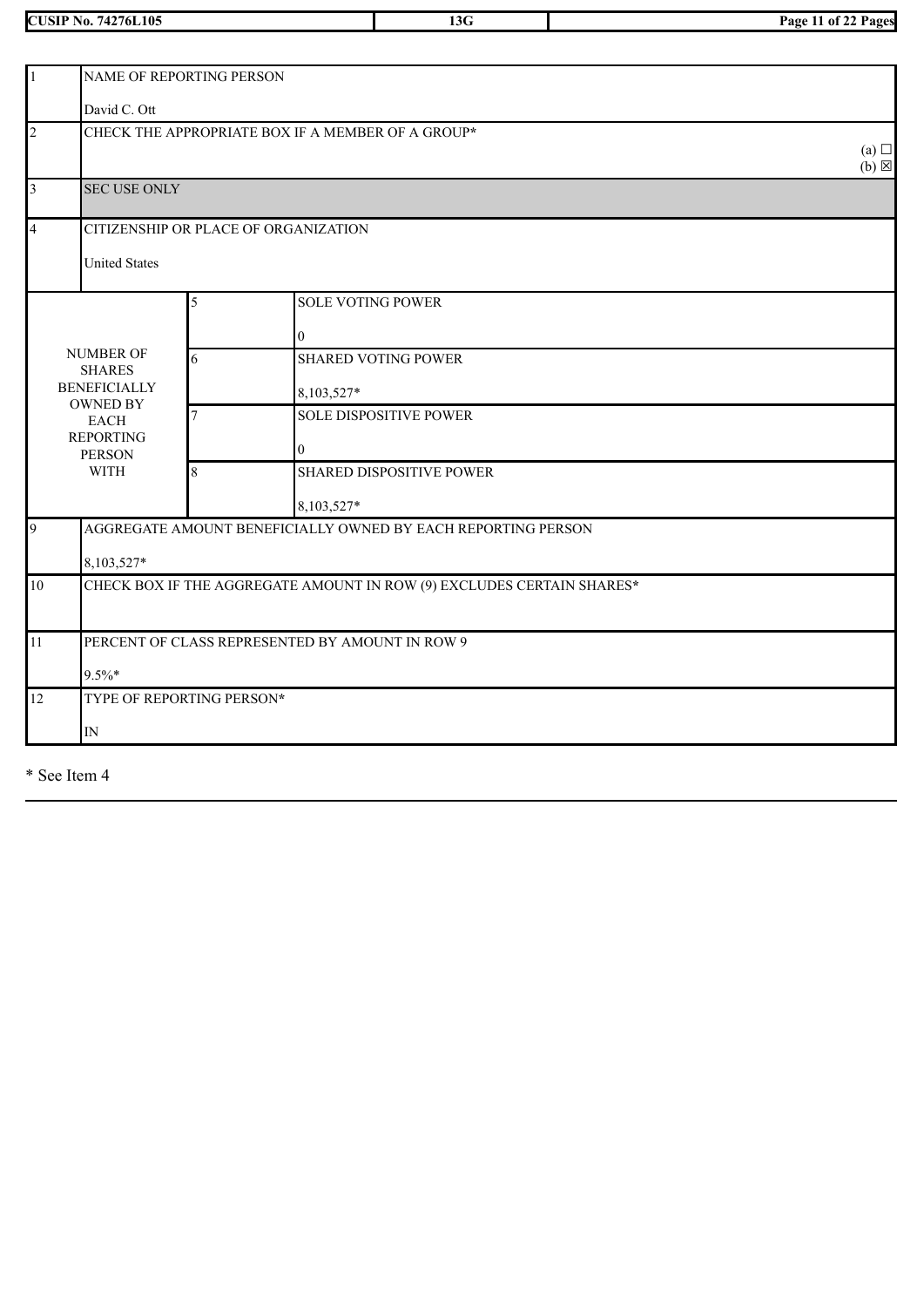**CUSIP No. 74276L105 13G Page 12 of 22 Pages**

| $\vert$ 1            | NAME OF REPORTING PERSON                                              |                |                                                              |                        |
|----------------------|-----------------------------------------------------------------------|----------------|--------------------------------------------------------------|------------------------|
|                      | Rose S. Shabet                                                        |                |                                                              |                        |
| $\overline{2}$       |                                                                       |                | CHECK THE APPROPRIATE BOX IF A MEMBER OF A GROUP*            | (a)<br>$(b) \boxtimes$ |
| $\vert$ 3            | <b>SEC USE ONLY</b>                                                   |                |                                                              |                        |
| $\overline{4}$       | CITIZENSHIP OR PLACE OF ORGANIZATION                                  |                |                                                              |                        |
| <b>United States</b> |                                                                       |                |                                                              |                        |
|                      |                                                                       | 5              | <b>SOLE VOTING POWER</b>                                     |                        |
|                      |                                                                       |                | 0                                                            |                        |
|                      | <b>NUMBER OF</b><br><b>SHARES</b>                                     | 6              | <b>SHARED VOTING POWER</b>                                   |                        |
|                      | <b>BENEFICIALLY</b><br><b>OWNED BY</b>                                |                | 8,103,527*                                                   |                        |
|                      | <b>EACH</b>                                                           | $\overline{7}$ | <b>SOLE DISPOSITIVE POWER</b>                                |                        |
|                      | <b>REPORTING</b><br><b>PERSON</b>                                     |                | $\mathbf{0}$                                                 |                        |
|                      | <b>WITH</b>                                                           | 8              | <b>SHARED DISPOSITIVE POWER</b>                              |                        |
|                      |                                                                       |                | 8,103,527*                                                   |                        |
| $\overline{9}$       |                                                                       |                | AGGREGATE AMOUNT BENEFICIALLY OWNED BY EACH REPORTING PERSON |                        |
| 8,103,527*           |                                                                       |                |                                                              |                        |
| 10                   | CHECK BOX IF THE AGGREGATE AMOUNT IN ROW (9) EXCLUDES CERTAIN SHARES* |                |                                                              |                        |
| 11                   |                                                                       |                | PERCENT OF CLASS REPRESENTED BY AMOUNT IN ROW 9              |                        |
|                      | $9.5\%*$                                                              |                |                                                              |                        |
| 12                   | TYPE OF REPORTING PERSON*                                             |                |                                                              |                        |
|                      | $\mathbb{N}$                                                          |                |                                                              |                        |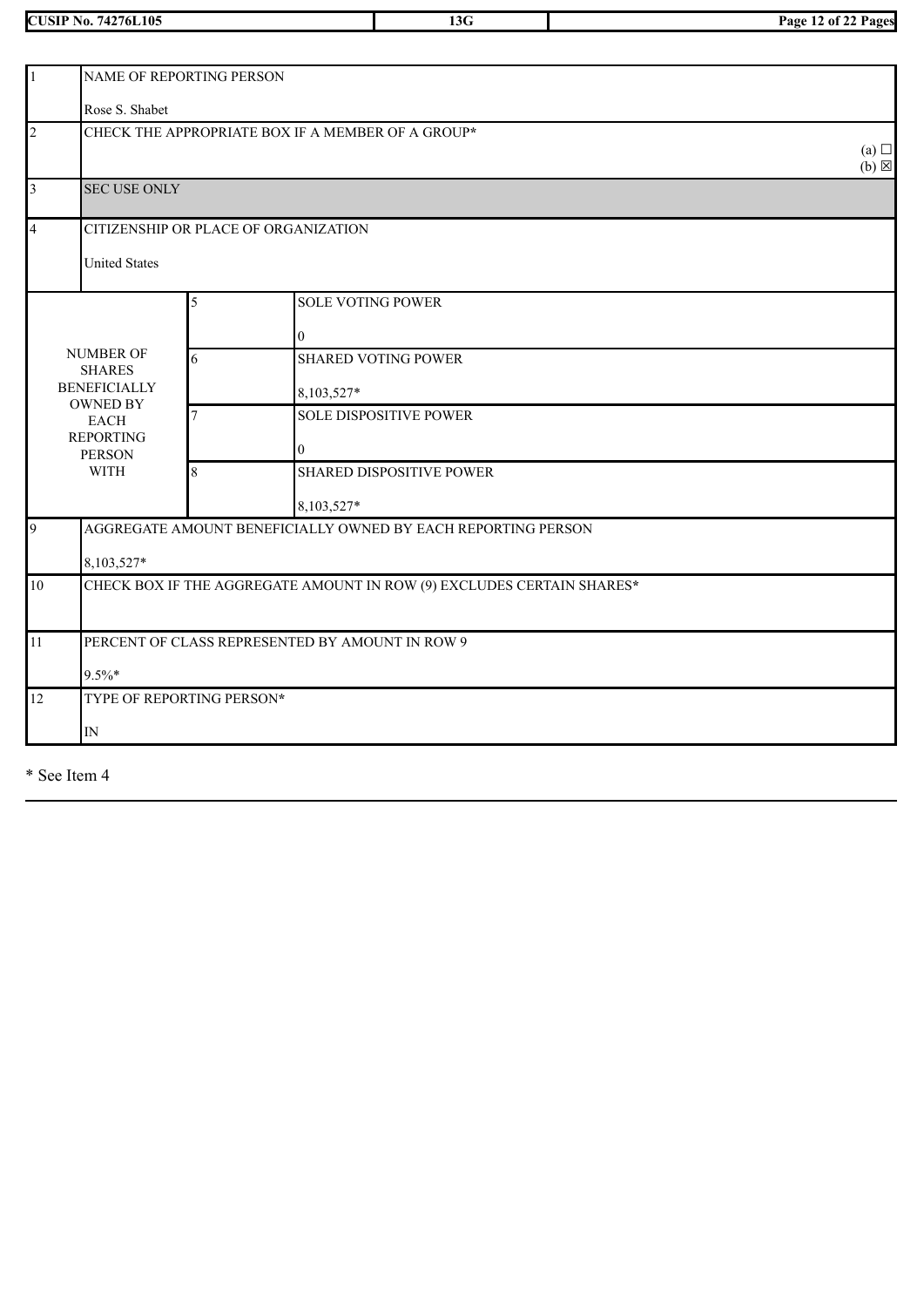| <b>CUSIP No. 74276L105</b> |                                                                                                                                                                                                                                                                                                                                                                                                                                                                                                                                                                                                                                                    | 13G | Page 13 of 22 Pages                                                                                                                                                                                                                                                                                                                                            |
|----------------------------|----------------------------------------------------------------------------------------------------------------------------------------------------------------------------------------------------------------------------------------------------------------------------------------------------------------------------------------------------------------------------------------------------------------------------------------------------------------------------------------------------------------------------------------------------------------------------------------------------------------------------------------------------|-----|----------------------------------------------------------------------------------------------------------------------------------------------------------------------------------------------------------------------------------------------------------------------------------------------------------------------------------------------------------------|
| Item $1(a)$ .              | Name of Issuer:                                                                                                                                                                                                                                                                                                                                                                                                                                                                                                                                                                                                                                    |     |                                                                                                                                                                                                                                                                                                                                                                |
|                            | Standard BioTools Inc.                                                                                                                                                                                                                                                                                                                                                                                                                                                                                                                                                                                                                             |     |                                                                                                                                                                                                                                                                                                                                                                |
| Item $1(b)$ .              | Address of Issuer's Principal Executive Offices:                                                                                                                                                                                                                                                                                                                                                                                                                                                                                                                                                                                                   |     |                                                                                                                                                                                                                                                                                                                                                                |
|                            | 2 Tower Place, Suite 2000, South San Francisco, CA 94080                                                                                                                                                                                                                                                                                                                                                                                                                                                                                                                                                                                           |     |                                                                                                                                                                                                                                                                                                                                                                |
| Item $2(a)$ .              | Name of Person Filing:                                                                                                                                                                                                                                                                                                                                                                                                                                                                                                                                                                                                                             |     |                                                                                                                                                                                                                                                                                                                                                                |
|                            | Viking Global Investors LP ("VGI"),<br>Viking Global Opportunities Parent GP LLC ("Opportunities Parent"),<br>Viking Global Opportunities GP LLC ("Opportunities GP"),<br>Viking Global Opportunities Portfolio GP LLC ("Opportunities Portfolio GP"),<br>Viking Global Opportunities Illiquid Investments Sub-Master LP ("VGOP"),<br>Viking Global Opportunities Drawdown GP LLC ("VGOD GP"),<br>Viking Global Opportunities Drawdown Portfolio GP LLC ("VGOD Portfolio GP"),<br>Viking Global Opportunities Drawdown (Aggregator) LP ("VGOD"),<br>O. Andreas Halvorsen, David C. Ott and Rose S. Shabet (collectively, the "Reporting Persons"). |     |                                                                                                                                                                                                                                                                                                                                                                |
| Item $2(b)$ .              | Address of Principal Business Office or, if none, Residence:                                                                                                                                                                                                                                                                                                                                                                                                                                                                                                                                                                                       |     |                                                                                                                                                                                                                                                                                                                                                                |
|                            |                                                                                                                                                                                                                                                                                                                                                                                                                                                                                                                                                                                                                                                    |     | The business address of each of the Reporting Persons is: 55 Railroad Avenue, Greenwich, Connecticut 06830.                                                                                                                                                                                                                                                    |
| Item $2(c)$ .              | Citizenship:                                                                                                                                                                                                                                                                                                                                                                                                                                                                                                                                                                                                                                       |     |                                                                                                                                                                                                                                                                                                                                                                |
| United States.             |                                                                                                                                                                                                                                                                                                                                                                                                                                                                                                                                                                                                                                                    |     | VGI is a Delaware limited partnership; Opportunities Parent, Opportunities GP, Opportunities Portfolio GP,<br>VGOD GP, and VGOD Portfolio GP are Delaware limited liability companies; VGOP and VGOD are Cayman Islands exempted<br>limited partnerships; O. Andreas Halvorsen is a citizen of Norway; and David C. Ott and Rose S. Shabet are citizens of the |

| Item $2(d)$ . | Titles of Classes of Securities:                                                                                  |                                                                                                                            |  |  |
|---------------|-------------------------------------------------------------------------------------------------------------------|----------------------------------------------------------------------------------------------------------------------------|--|--|
|               |                                                                                                                   | Common stock, \$0.001 par value per share ("Common Stock")                                                                 |  |  |
| Item $2(e)$ . |                                                                                                                   | CUSIP NUMBER: 34385P108                                                                                                    |  |  |
| Item 3.       | If This Statement is Filed Pursuant to Rule 13d-1(b), or $13d-2(b)$ or (c), Check Whether the Person Filing is a: |                                                                                                                            |  |  |
|               | (a)                                                                                                               | $\Box$ Broker or dealer registered under Section 15 of the Exchange Act                                                    |  |  |
|               | (b)                                                                                                               | $\Box$ Bank as defined in Section 3(a)(6) of the Exchange Act                                                              |  |  |
|               | (c)                                                                                                               | $\Box$ Insurance company as defined in Section 3(a)(19) of the Exchange Act                                                |  |  |
|               | (d)                                                                                                               | $\Box$ Investment company registered under Section 8 of the Investment Company Act of 1940                                 |  |  |
|               | (e)                                                                                                               | $\Box$ Investment Adviser registered under Section 203 of the Investment Advisers Act of 1940: see Rule 13d-1(b)(1)(ii)(E) |  |  |
|               |                                                                                                                   |                                                                                                                            |  |  |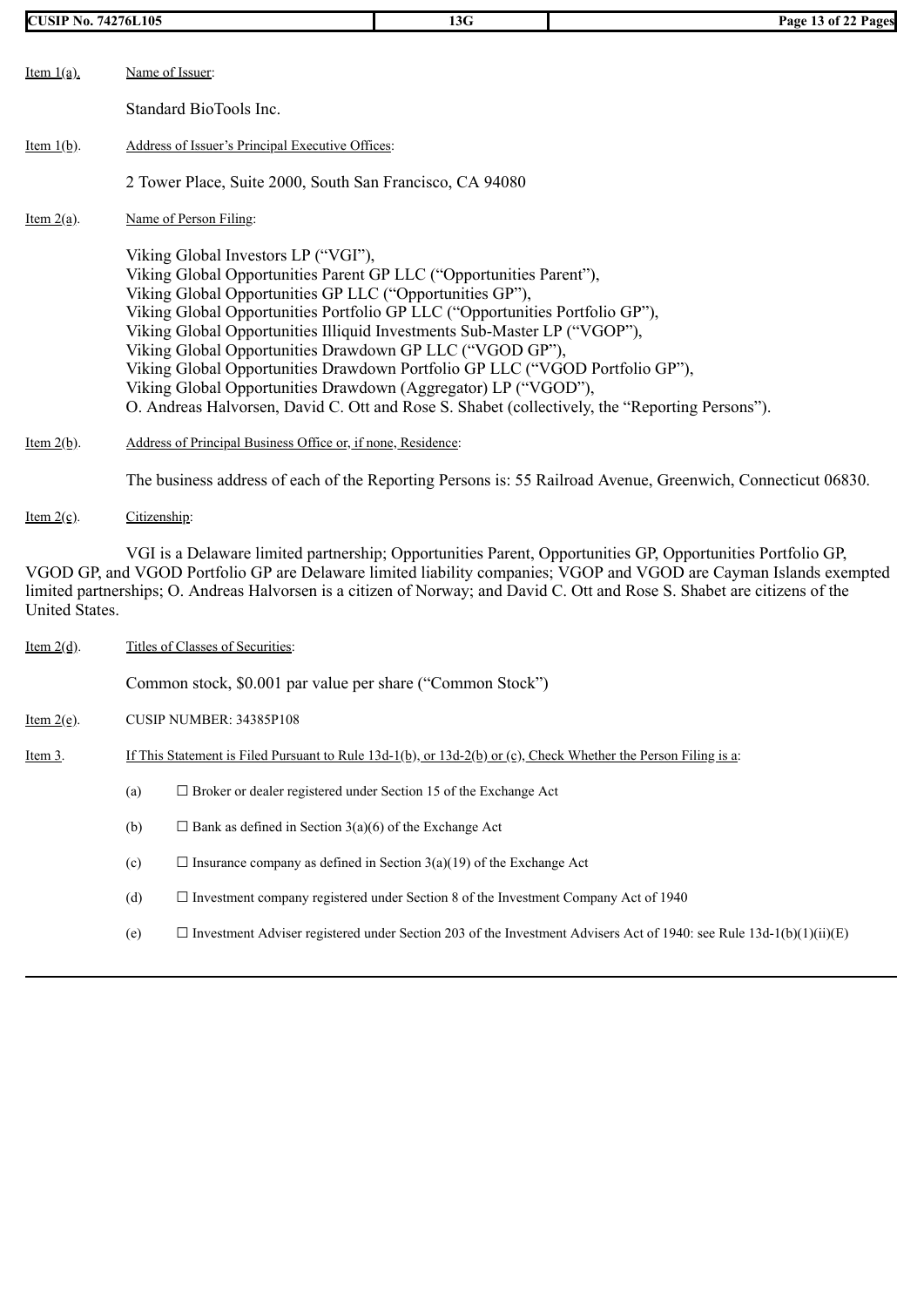- $(f)$   $\Box$  Employee Benefit Plan, Pension Fund which is subject to the provisions of the Employee Retirement Income Security Act of 1974 or Endowment Fund; see Rule 13d-1(b)(1)(ii)(F)
- (g)  $\Box$  Parent holding company, in accordance with Rule 13d-1(b)(1)(ii)(G).
- (h)  $\Box$  Savings Association as defined in Section 3(b) of the Federal Deposit Insurance Act.
- (i)  $\Box$  Church Plan that is excluded from the definition of an investment company under Section 3(c)(14) of the Investment Company Act of 1940.
- (j)  $\Box$  Non-U.S. institution in accordance with Rule 240.13d-1(b)(1)(ii)(J). If filing as a non-U.S. institution in accordance with Rule  $240.13d-1(b)(1)(ii)(J)$ , please specify the type of institution:
- (k)  $\Box$  Group, in accordance with Rule 240.13d-1(b)(1)(ii)(K).

#### Item 4. Ownership:

This Statement on Schedule 13G relates to shares of Common Stock that the Reporting Persons have the right to acquire upon conversion of shares of Series B-2 Preferred Stock ("Series B-2 Preferred Stock") held directly by VGOP and VGOD. VGOP owns 85,612 shares of Series B-2 Preferred Stock and VGOD owns 42,167 shares of Series B-2 Preferred Stock, and the Series B-2 Preferred Stock has an initial conversion rate of 294.1176 shares of Common Stock per share of Series B-2 Preferred Stock. However, the Certificate of Designation for the Series B-2 Preferred Stock provides that none of VGOP, VGOD, nor their affiliates shall be entitled to convert shares of Series B-2 Preferred Stock unless such conversion would not result in VGOP and VGOD, together with their affiliates, beneficially owning more than 9.5% of the total number of shares of Common Stock outstanding (the "Blocker"). Accordingly, the amount of shares of Common Stock reported as beneficially owned by the Reporting Persons set forth herein excludes shares of Common Stock that the Reporting Persons do not currently have the right to acquire upon conversion of the Series B-2 Preferred Stock held directly by VGOP and VGOD due to the Blocker (and applies the Blocker pro rata across VGOP and VGOD). Without giving effect to the 9.5% blocker provision, the Series B-2 Preferred Stock held by VGOP would be convertible into 25,179,995 shares of Common Stock and the Series B-2 Preferred Stock held by VGOD would be convertible into 12,402,056 shares of Common Stock, for an aggregate of 37,582,051 shares of Common Stock.

The percentages set forth herein are calculated based on (i) 77,198,577 shares of Common Stock outstanding as of February 28, 2022, as reported in the Company's Form 10-K filed with the Commission on March 8, 2022, and (ii) 8,103,527 shares of Common Stock that the Reporting Persons currently have the right to acquire upon conversion of the Series B Preferred Stock, subject to the Blocker.

### A. VGI

- (a) Amount beneficially owned: 8,103,527
- (b) Percent of Class: 9.5%
- (c) Number of shares as to which such person has:
	- (i) Sole power to vote or to direct the vote: 0
	- (ii) Shared power to vote or to direct the vote: 8,103,527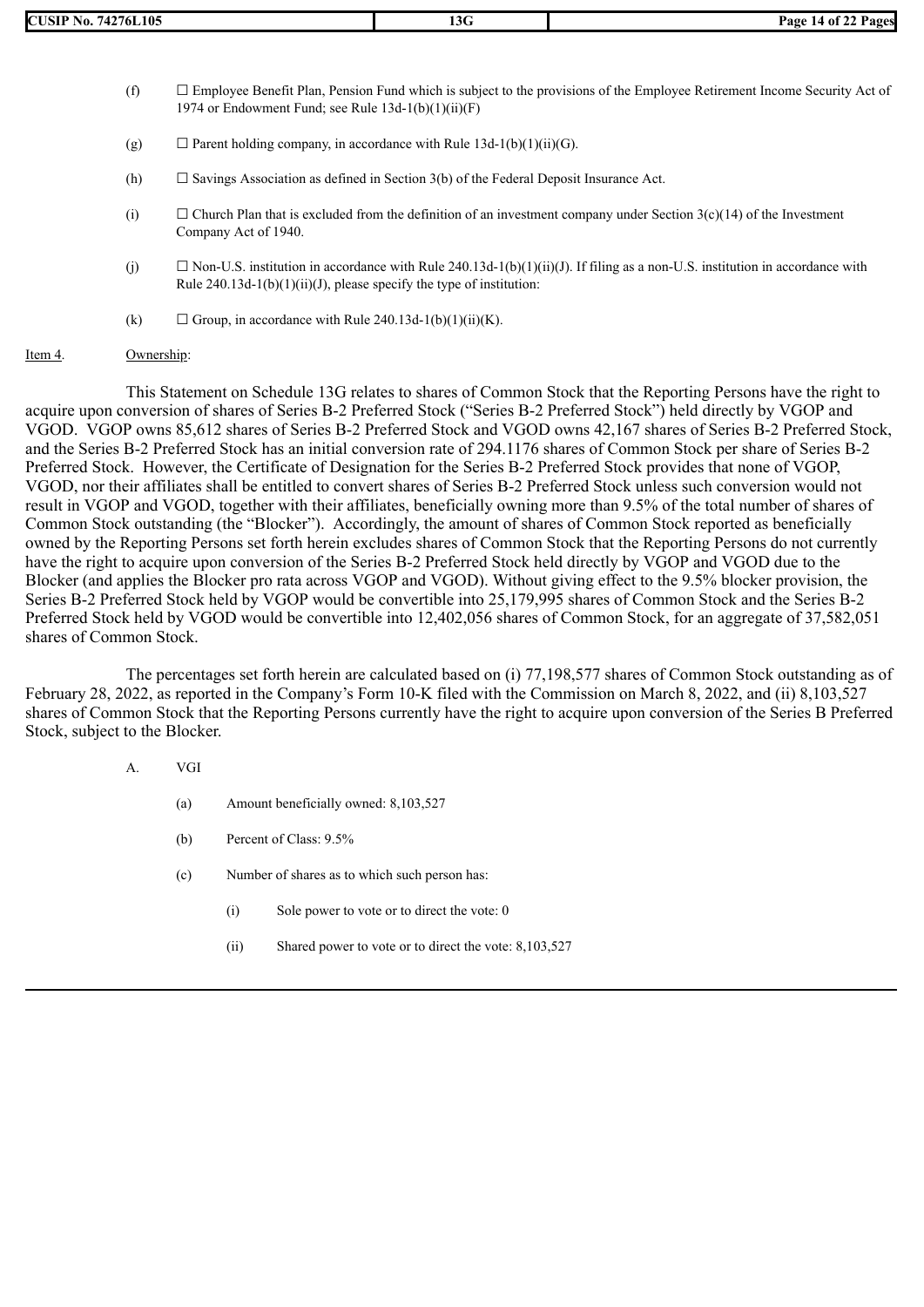- (iii) Sole power to dispose or to direct the disposition of: 0
- (iv) Shared power to dispose or to direct the disposition of: 8,103,527

VGI provides managerial services to VGOP and VGOD. VGI has the authority to dispose of and vote the shares of Common Stock that VGOP and VGOD have the right to acquire upon conversion of the Series B-2 Preferred Stock. VGI does not directly own any shares of Common Stock or Series B-2 Preferred Stock.

Based on Rule 13d-3 of the Securities Exchange Act of 1934, as amended (the "Act"), VGI may be deemed to beneficially own the shares of Common Stock that VGOP and VGOD have the right to acquire upon conversion of the Series B-2 Preferred Stock.

VGI beneficially owns 8,103,527 shares of Common Stock consisting of (i) 5,429,410 shares of Common Stock beneficially owned by VGOP, which VGOP has the right to acquire upon conversion of 18,460 shares of Series B-2 Preferred Stock, and (ii) 2,674,117 shares of Common Stock beneficially owned by VGOD, which VGOD has the right to acquire upon conversion of 9,092 shares of Series B-2 Preferred Stock, each subject to the Blocker.

- B. Opportunities Parent
	- (a) Amount beneficially owned: 8,103,527
	- (b) Percent of Class: 9.5%
	- (c) Number of shares as to which such person has:
		- (i) Sole power to vote or to direct the vote: 0
		- (ii) Shared power to vote or to direct the vote: 8,103,527
		- (iii) Sole power to dispose or to direct the disposition of: 0
		- (iv) Shared power to dispose or to direct the disposition of: 8,103,527

Opportunities Parent is the general partner of Opportunities GP, which has the authority to dispose of and vote the shares of Common Stock controlled by Opportunities Portfolio GP (which consists of the shares of Common Stock that VGOP has the right to acquire upon conversion of the Series B-2 Preferred Stock) and is the general partner of VGOD GP, which has the authority to dispose of and vote the shares of Common Stock controlled by VGOD Portfolio GP (which consists of the shares of Common Stock that VGOD has the right to acquire upon conversion of the Series B-2 Preferred Stock). Opportunities Parent does not directly own any shares of Common Stock or Series B-2 Preferred Stock.

Based on Rule 13d-3 of the Act, Opportunities Parent may be deemed to beneficially own the shares of Common Stock that VGOP and VGOD have the right to acquire upon conversion of the Series B-2 Preferred Stock.

Opportunities Parent beneficially owns 8,103,527 shares of Common Stock consisting of (i) 5,429,410 shares of Common Stock beneficially owned by VGOP, which VGOP has the right to acquire upon conversion of 18,460 shares of Series B-2 Preferred Stock, and (ii) 2,674,117 shares of Common Stock beneficially owned by VGOD, which VGOD has the right to acquire upon conversion of 9,092 shares of Series B-2 Preferred Stock, each subject to the Blocker.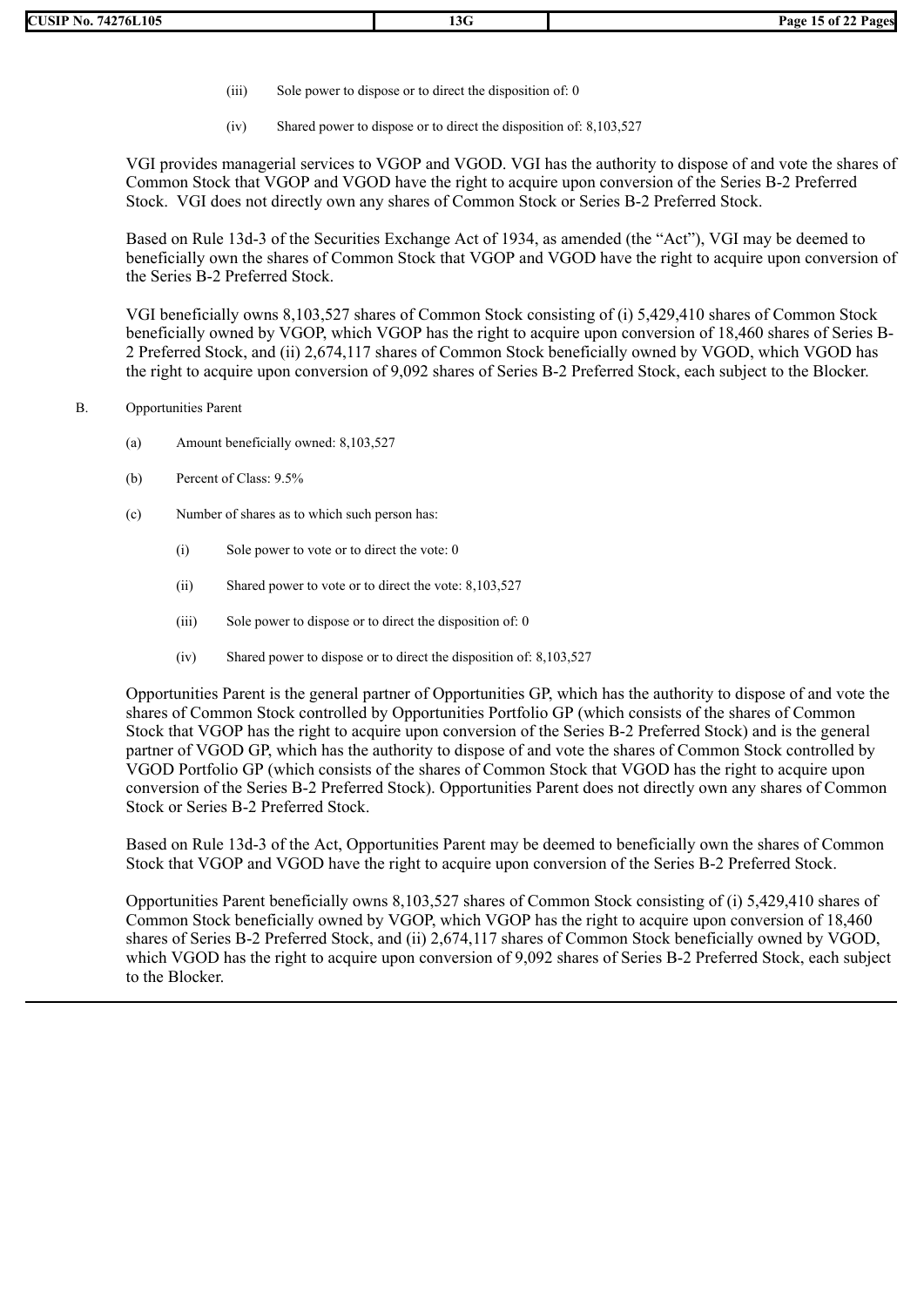- C. Opportunities GP
	- (a) Amount beneficially owned: 5,429,410
	- (b) Percent of Class: 6.4%
	- (c) Number of shares as to which such person has:
		- (i) Sole power to vote or to direct the vote: 0
		- (ii) Shared power to vote or to direct the vote: 5,429,410
		- (iii) Sole power to dispose or to direct the disposition of: 0
		- (iv) Shared power to dispose or to direct the disposition of: 5,429,410

Opportunities GP serves as the sole member of Opportunities Portfolio GP and has the authority to dispose of and vote the shares of Common Stock controlled by Opportunities Portfolio GP, which consists of the shares of Common Stock that VGOP has the right to acquire upon conversion of the Series B-2 Preferred Stock. In addition, Opportunities GP is the general partner of each of Viking Global Opportunities Intermediate LP, Viking Global Opportunities III LP, and Viking Global Opportunities LP. Opportunities GP does not directly own any shares of Common Stock or Series B-2 Preferred Stock.

Based on Rule 13d-3 of the Act, Opportunities GP may be deemed to beneficially own the shares of Common Stock that VGOP has the right to acquire upon conversion of the Series B-2 Preferred Stock.

Opportunities GP beneficially owns 5,429,410 shares of Common Stock consisting of 5,429,410 shares of Common Stock beneficially owned by VGOP, which VGOP has the right to acquire upon conversion of 18,460 shares of Series B-2 Preferred Stock.

- D. Opportunities Portfolio GP
	- (a) Amount beneficially owned: 5,429,410
	- (b) Percent of Class: 6.4%
	- (c) Number of shares as to which such person has:
		- (i) Sole power to vote or to direct the vote: 0
		- (ii) Shared power to vote or to direct the vote: 5,429,410
		- (iii) Sole power to dispose or to direct the disposition of: 0
		- (iv) Shared power to dispose or to direct the disposition of: 5,429,410

Opportunities Portfolio GP serves as the general partner of VGOP and has the authority to dispose of and vote the shares of Common Stock that VGOP has the right to acquire upon conversion of the Series B-2 Preferred Stock. Opportunities Portfolio GP does not directly own any shares of Common Stock or Series B-2 Preferred Stock.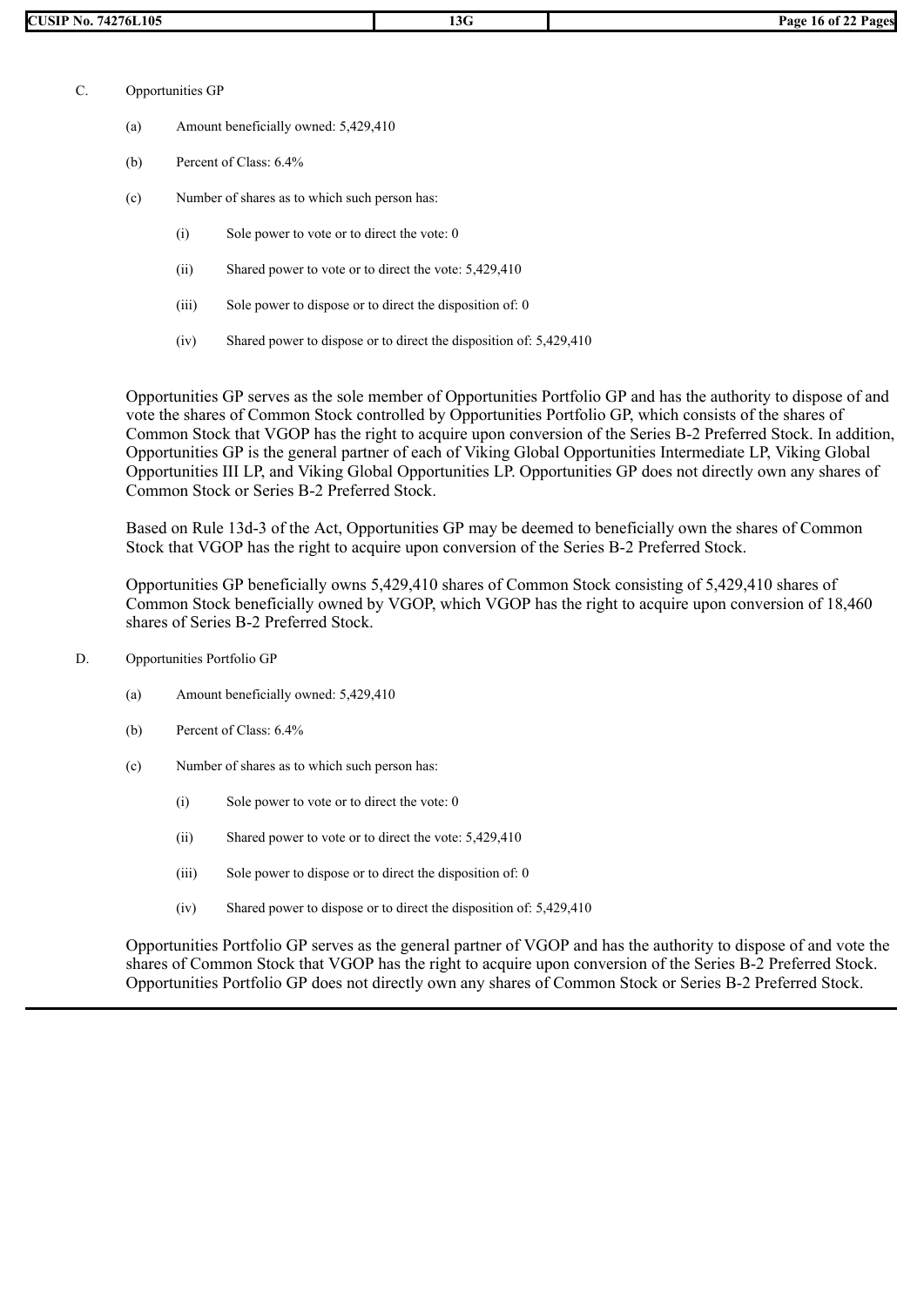| 74276L105<br>CUSIP No. | 13G | Page 1.<br>$\sqrt{7}$ of 2. |
|------------------------|-----|-----------------------------|

Based on Rule 13d-3 of the Act, Opportunities Portfolio GP may be deemed to beneficially own the shares of Common Stock that VGOP has the right to acquire upon conversion of the Series B-2 Preferred Stock.

Opportunities Portfolio GP beneficially owns 5,429,410 shares of Common Stock consisting of 5,429,410 shares of Common Stock beneficially owned by VGOP, which VGOP has the right to acquire upon conversion of 18,460 shares of Series B-2 Preferred Stock.

E. VGOP

- (a) Amount beneficially owned: 5,429,410
- (b) Percent of Class: 6.4%
- (c) Number of shares as to which such person has:
	- (i) Sole power to vote or to direct the vote: 0
	- (ii) Shared power to vote or to direct the vote: 5,429,410
	- (iii) Sole power to dispose or to direct the disposition of: 0
	- (iv) Shared power to dispose or to direct the disposition of: 5,429,410

VGOP has the authority to dispose of and vote the shares of Common Stock that it has the right to acquire upon conversion of the Series B-2 Preferred Stock directly owned by it, which power may be exercised by its general partner, Opportunities Portfolio GP, and by VGI, an affiliate of Opportunities Portfolio GP, which provides managerial services to VGOP.

Viking Global Opportunities LP (a Delaware limited partnership) and Viking Global Opportunities III LP (a Cayman Islands exempted limited partnership), through its investment in Viking Global Opportunities Intermediate LP (a Cayman Islands exempted limited partnership), invest substantially all of their assets in Viking Global Opportunities Master LP (a Cayman Islands exempted limited partnership), which in turn invests through VGOP.

## F. VGOD GP

- (a) Amount beneficially owned: 2,674,117
- (b) Percent of Class: 3.1%
- (c) Number of shares as to which such person has:
	- (i) Sole power to vote or to direct the vote: 0
	- (ii) Shared power to vote or to direct the vote: 2,674,117
	- (iii) Sole power to dispose or to direct the disposition of: 0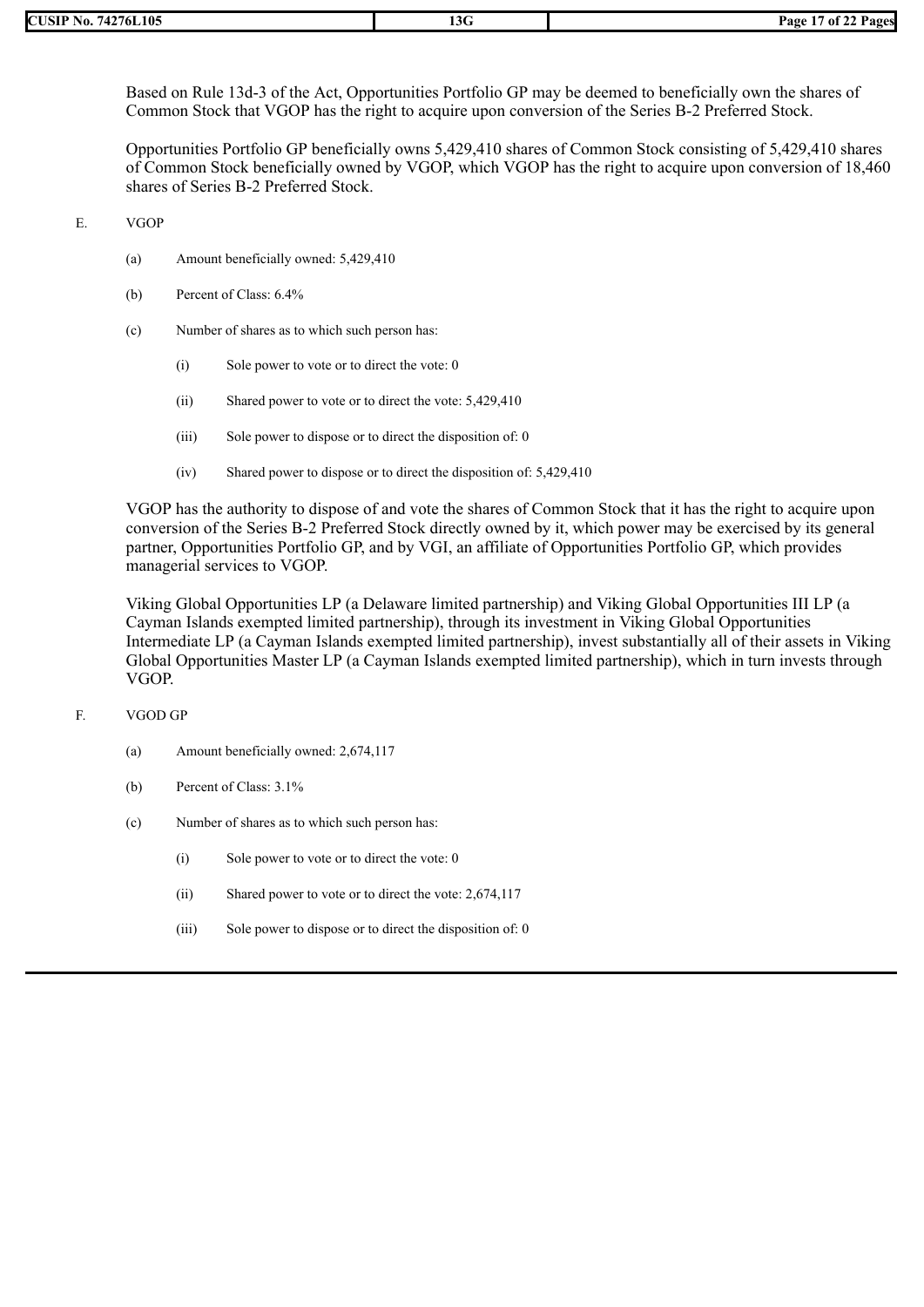(iv) Shared power to dispose or to direct the disposition of: 2,674,117

VGOD GP serves as the sole member of VGOD Portfolio GP and has the authority to dispose of and vote the shares of Common Stock controlled by VGOD Portfolio GP, which consists of the shares of Common Stock that VGOD has the right to acquire upon conversion of the Series B-2 Preferred Stock. In addition, VGOD GP is the general partner of each of Viking Global Opportunities (Internal) LP, Viking Global Opportunities Drawdown (Onshore) LP, and Viking Global Opportunities Drawdown (Offshore) LP. VGOD GP does not directly own any shares of Common Stock or Series B-2 Preferred Stock.

Based on Rule 13d-3 of the Act, Opportunities GP may be deemed to beneficially own the shares of Common Stock that VGOD has the right to acquire upon conversion of the Series B-2 Preferred Stock.

VGOD GP beneficially owns 2,674,117 shares of Common Stock consisting of 2,674,117 shares of Common Stock beneficially owned by VGOD, which VGOD has the right to acquire upon conversion of 9,092 shares of Series B-2 Preferred Stock, each subject to the Blocker.

# G. VGOD Portfolio GP

- (a) Amount beneficially owned: 2,674,117
- (b) Percent of Class: 3.1%
- (c) Number of shares as to which such person has:
	- (i) Sole power to vote or to direct the vote: 0
	- (ii) Shared power to vote or to direct the vote: 2,674,117
	- (iii) Sole power to dispose or to direct the disposition of: 0
	- (iv) Shared power to dispose or to direct the disposition of: 2,674,117

VGOD Portfolio GP serves as the general partner of VGOD and has the authority to dispose of and vote the shares of Common Stock that VGOD has the right to acquire upon conversion of the Series B-2 Preferred Stock. VGOD Portfolio GP does not directly own any shares of Common Stock or Series B-2 Preferred Stock.

Based on Rule 13d-3 of the Act, Opportunities Portfolio GP may be deemed to beneficially own the shares of Common Stock that VGOD has the right to acquire upon conversion of the Series B-2 Preferred Stock.

VGOD Portfolio GP beneficially owns 2,674,117 shares of Common Stock consisting of 2,674,117 shares of Common Stock beneficially owned by VGOD, which VGOD has the right to acquire upon conversion of 9,092 shares of Series B-2 Preferred Stock, each subject to the Blocker.

- H. VGOD
	- (a) Amount beneficially owned: 2,674,117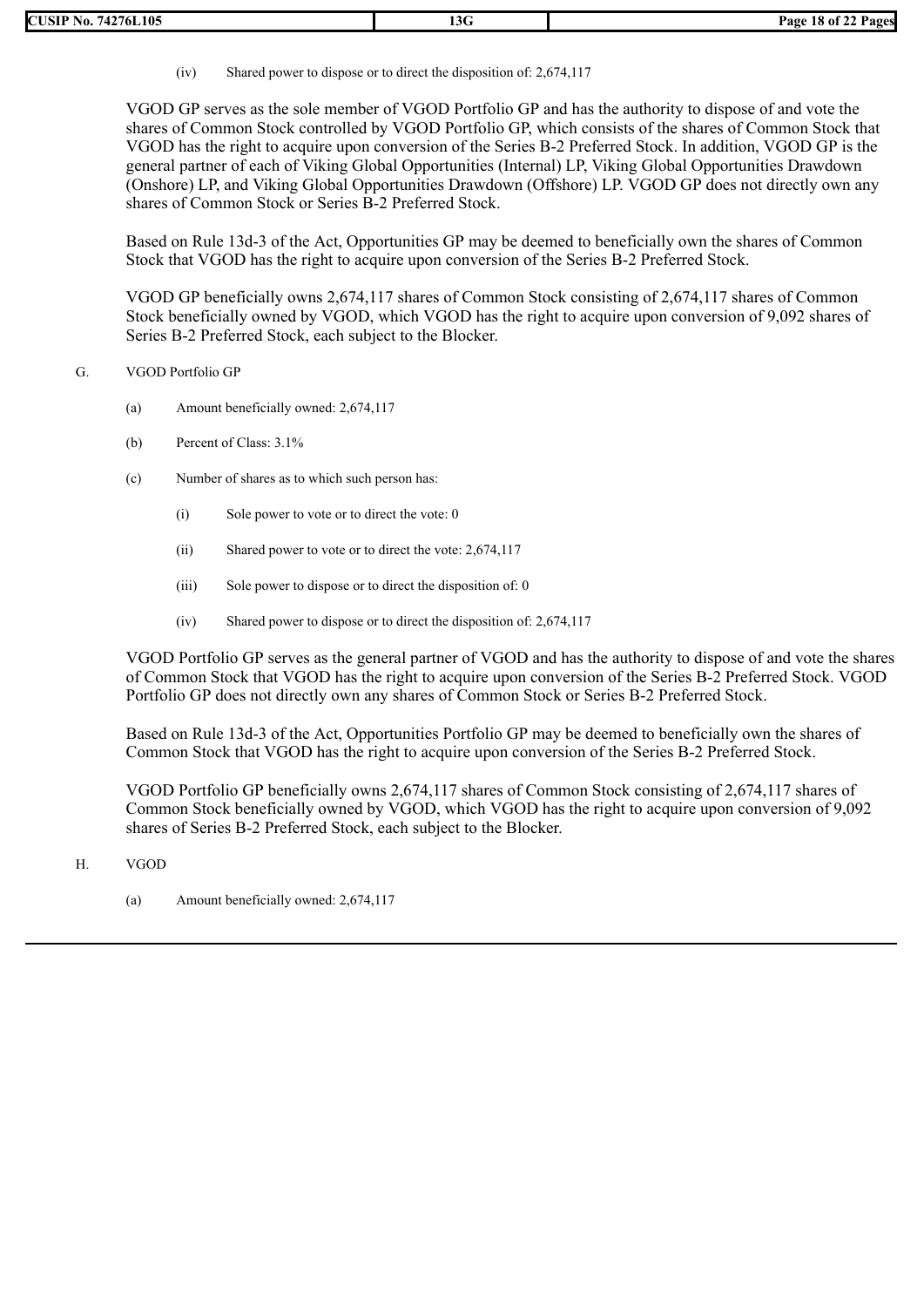- (b) Percent of Class: 3.1%
- (c) Number of shares as to which such person has:
	- (i) Sole power to vote or to direct the vote: 0
	- (ii) Shared power to vote or to direct the vote: 2,674,117
	- (iii) Sole power to dispose or to direct the disposition of: 0
	- (iv) Shared power to dispose or to direct the disposition of: 2,674,117

VGOD has the authority to dispose of and vote the shares of Common Stock that it has the right to acquire upon conversion of the Series B-2 Preferred Stock directly owned by it, which power may be exercised by VGOD Portfolio GP, and by VGI, an affiliate of VGOD Portfolio GP, which provides managerial services to VGOD.

Viking Global Opportunities Drawdown (Offshore) LP (a Cayman Islands exempted limited partnership) and Viking Global Opportunities Drawdown (Internal) LP (a Delaware limited partnership), through its investment in Viking Global Opportunities Drawdown (Onshore) LP (a Delaware limited partnership), invest substantially all of their assets in VGOD.

- I. O. Andreas Halvorsen, David C. Ott and Rose S. Shabet
	- (a) Amount beneficially owned: 8,103,527
	- (b) Percent of Class: 9.5%
	- (c) Number of shares as to which such person has:
		- (i) Sole power to vote or to direct the vote: 0
		- (ii) Shared power to vote or to direct the vote: 8,103,527
		- (iii) Sole power to dispose or to direct the disposition of: 0
		- (iv) Shared power to dispose or to direct the disposition of: 8,103,527

Mr. Halvorsen, Mr. Ott and Ms. Shabet, as Executive Committee Members of Viking Global Partners LLC (general partner of VGI) and Opportunities Parent, have shared authority to dispose of and vote the shares of Common Stock beneficially owned by VGI and Opportunities Parent. None of Mr. Halvorsen, Mr. Ott and Ms. Shabet directly owns any shares of Common Stock or Series B-2 Preferred Stock.

Based on Rule 13d-3 of the Act, each may be deemed to beneficially own the shares of Common Stock that VGOP and VGOD have the right to acquire upon conversion of the Series B-2 Preferred Stock.

Mr. Halvorsen, Mr. Ott and Ms. Shabet each beneficially own 8,103,527 shares of Common Stock consisting of (i) 5,429,410 shares of Common Stock beneficially owned by VGOP, which VGOP has the right to acquire upon conversion of 18,460 shares of Series B-2 Preferred Stock, and (ii) 2,674,117 shares of Common Stock beneficially owned by VGOD, which VGOD has the right to acquire upon conversion of 9,092 shares of Series B-2 Preferred Stock, each subject to the Blocker.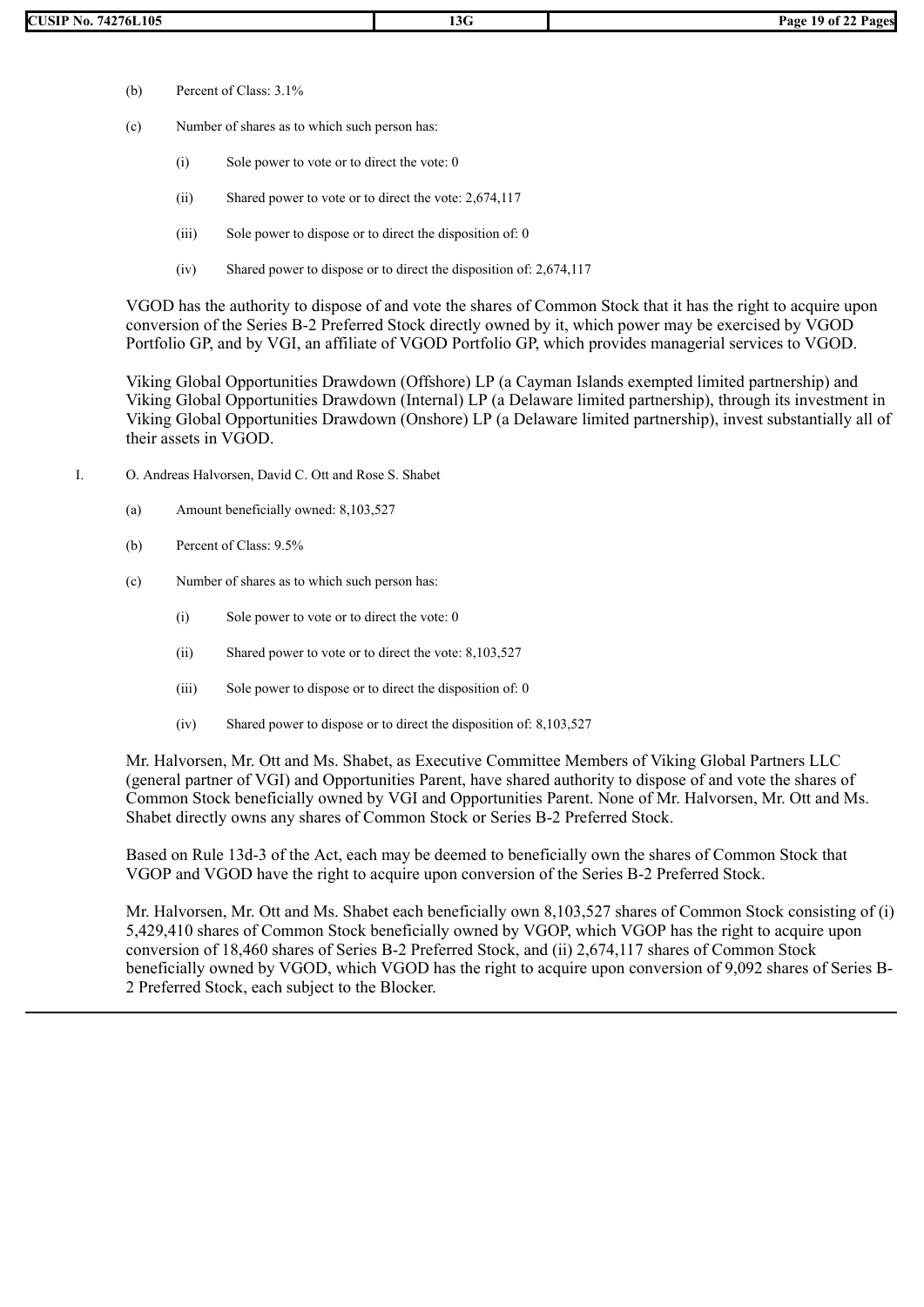| <b>CUSIP No. 74276L105</b> |                                                                                                       | 13G | Page 20 of 22 Pages                                                                                                              |
|----------------------------|-------------------------------------------------------------------------------------------------------|-----|----------------------------------------------------------------------------------------------------------------------------------|
|                            |                                                                                                       |     |                                                                                                                                  |
| Item 5.                    | Ownership of Five Percent or Less of a Class.                                                         |     |                                                                                                                                  |
|                            | the beneficial owner of more than five percent of the class of securities, check the following $\Box$ |     | If this statement is being filed to report the fact that as of the date hereof the Reporting Persons have ceased to be           |
| Item 6.                    | Ownership of More than Five Percent on Behalf of Another Person.                                      |     |                                                                                                                                  |
|                            | The response to Item 4 is incorporated by reference herein.                                           |     |                                                                                                                                  |
| Item 7.                    |                                                                                                       |     | Identification and Classification of the Subsidiary Which Acquired the Security Being Reported on by the Parent Holding Company. |
|                            | Not applicable.                                                                                       |     |                                                                                                                                  |
| Item 8.                    | Identification and Classification of Members of the Group.                                            |     |                                                                                                                                  |
|                            | Not applicable.                                                                                       |     |                                                                                                                                  |
| Item 9.                    | Notice of Dissolution of Group.                                                                       |     |                                                                                                                                  |
|                            | Not applicable.                                                                                       |     |                                                                                                                                  |
| Item $10$ .                | Certification. (if filing pursuant to Rule $13d-1(c)$ )                                               |     |                                                                                                                                  |
|                            |                                                                                                       |     |                                                                                                                                  |

By signing below each Reporting Person certifies that, to the best of its knowledge and belief, the securities referred to above were not acquired and are not held for the purpose of or with the effect of changing or influencing the control of the issuer of the securities and were not acquired and not held in connection with or as a participant in any transaction having that purpose or effect.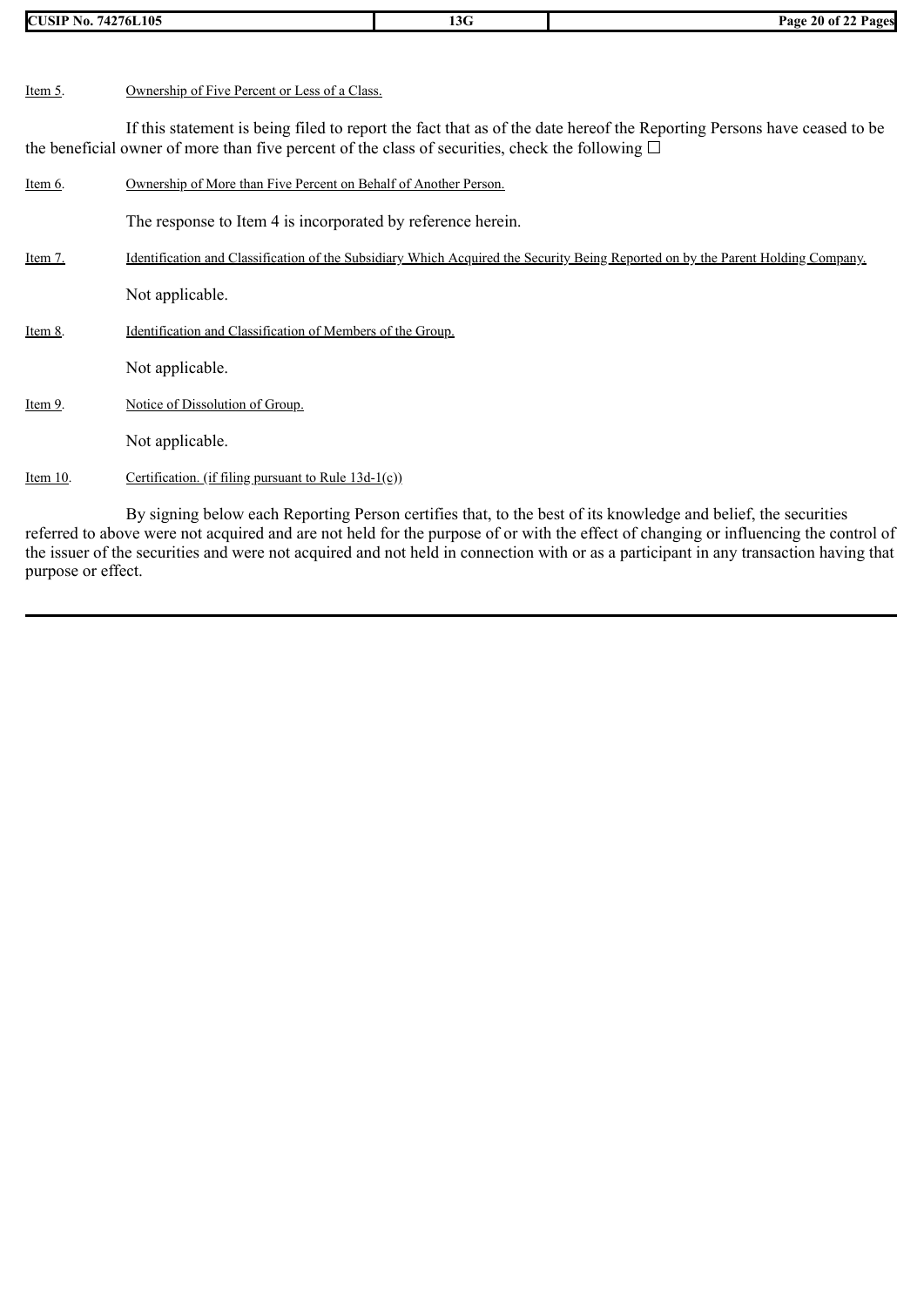**CUSIP No. 74276L105 13G Page 21 of 22 Pages**

# **SIGNATURES**

After reasonable inquiry and to the best of our knowledge and belief, the undersigned certify that the information set forth in this statement is true, complete and correct.

Dated: April 14, 2022

| By:   | /s/ Scott M. Hendler                                   |
|-------|--------------------------------------------------------|
| Name: | Scott M. Hendler on behalf of O. Andreas Halvorsen (1) |
| By:   | /s/ Scott M. Hendler                                   |
| Name: | Scott M. Hendler on behalf of David C. Ott (2)         |
| By:   | /s/ Scott M. Hendler                                   |
| Name: | Scott M. Hendler on behalf of Rose S. Shabet (3)       |

(1) Scott M. Hendler is signing on behalf of O. Andreas Halvorsen, individually and as an Executive Committee Member of VIKING GLOBAL PARTNERS LLC, on behalf of VIKING GLOBAL INVESTORS LP, and as an Executive Committee Member of VIKING GLOBAL OPPORTUNITIES PARENT GP LLC, on behalf of itself and VIKING GLOBAL OPPORTUNITIES GP LLC, VIKING GLOBAL OPPORTUNITIES PORTFOLIO GP LLC, VIKING GLOBAL OPPORTUNITIES ILLIQUID INVESTMENTS SUB-MASTER LP, VIKING GLOBAL OPPORTUNITIES DRAWDOWN GP LLC, VIKING GLOBAL OPPORTUNITIES DRAWDOWN PORTFOLIO GP LLC and VIKING GLOBAL OPPORTUNITIES DRAWDOWN (AGGREGATOR) LP, pursuant to an authorization and designation letter dated February 9, 2021, which was previously filed with the Commission as an exhibit to a Form 13G filed by Mr. Halvorsen on February 12, 2021 (SEC File No.  $005 - 49737$ ).

(2) Scott M. Hendler is signing on behalf of David C. Ott, individually and as an Executive Committee Member of VIKING GLOBAL PARTNERS LLC, on behalf of VIKING GLOBAL INVESTORS LP, and as an Executive Committee Member of VIKING GLOBAL OPPORTUNITIES PARENT GP LLC, on behalf of itself and VIKING GLOBAL OPPORTUNITIES GP LLC, VIKING GLOBAL OPPORTUNITIES PORTFOLIO GP LLC, VIKING GLOBAL OPPORTUNITIES ILLIQUID INVESTMENTS SUB-MASTER LP, VIKING GLOBAL OPPORTUNITIES DRAWDOWN GP LLC, VIKING GLOBAL OPPORTUNITIES DRAWDOWN PORTFOLIO GP LLC and VIKING GLOBAL OPPORTUNITIES DRAWDOWN (AGGREGATOR) LP, pursuant to an authorization and designation letter dated February 9, 2021, which was previously filed with the Commission as an exhibit to a Form 13G filed by Mr. Halvorsen on February 12, 2021 (SEC File No. 005-49737).

(3) Scott M. Hendler is signing on behalf of Rose S. Shabet, individually and as an Executive Committee Member of VIKING GLOBAL PARTNERS LLC, on behalf of VIKING GLOBAL INVESTORS LP, and as an Executive Committee Member of VIKING GLOBAL OPPORTUNITIES PARENT GP LLC, on behalf of itself and VIKING GLOBAL OPPORTUNITIES GP LLC, VIKING GLOBAL OPPORTUNITIES PORTFOLIO GP LLC, VIKING GLOBAL OPPORTUNITIES ILLIQUID INVESTMENTS SUB-MASTER LP, VIKING GLOBAL OPPORTUNITIES DRAWDOWN GP LLC, VIKING GLOBAL OPPORTUNITIES DRAWDOWN PORTFOLIO GP LLC and VIKING GLOBAL OPPORTUNITIES DRAWDOWN (AGGREGATOR) LP, pursuant to an authorization and designation letter dated February 9, 2021, which was previously filed with the Commission as an exhibit to a Form 13G filed by Mr. Halvorsen on February 12, 2021 (SEC File No. 005-49737).